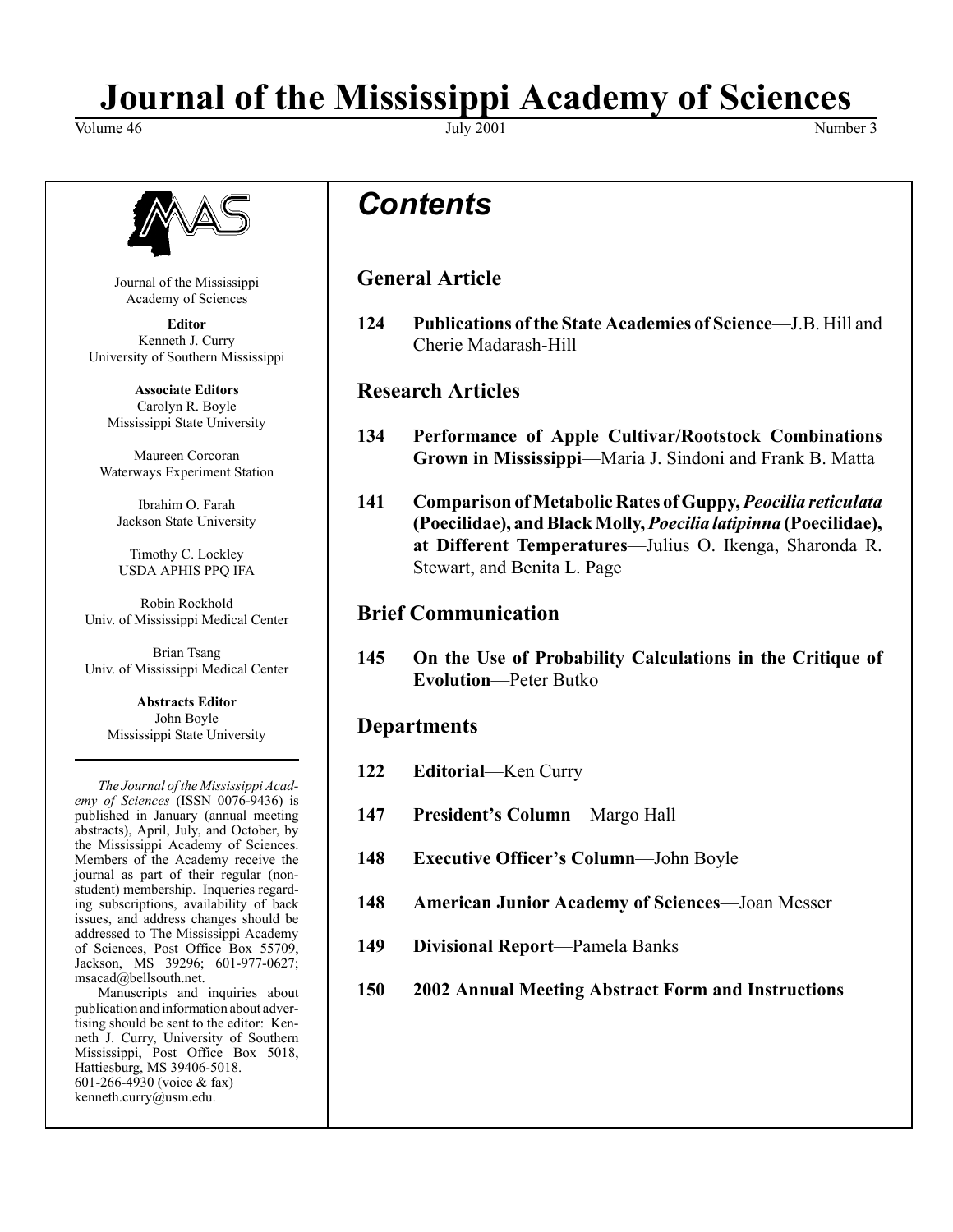### **OFFICERS OF THE MISSISSIPPI ACADEMY OF SCIENCES**

| Clifford Ochs   |
|-----------------|
| Hamed Benghuzzi |
|                 |

### **Editorial**

Election results are in and congratulations are in order for Bob Bateman, our new president-elect, and for Ham Benghuzzi, our new director. The president-elect is responsible for organizing and arranging for the Dodgen lecture (keynote speaker) at the annual meeting two years hence. The president-elect automatically becomes president on his second year in office and presides over the annual meeting. The following year the president becomes immediate past president whose experience is valuable to the current president and president-elect.

We have three members on the board of directors that share the title of director. They each serve threeyear terms with one rotating off and one newly elected each year. These directors, along the president-elect, president, immediate past president, executive officer, and journal editor comprise the board of directors for the academy. Certain constitutional issues, such as establishing dues, are controlled by a vote of the board of directors. Broader issues are decided by a vote of the board of directors and the division chairs.

This journal issue contains the first call for abstracts for the annual meeting. The meeting will be held in Biloxi, MS, on 21 & 22 February 2002. And as you think about the research that you intend to present at the annual meeting, keep in mind that this journal is an appropriate outlet for some of the research that is presented at our annual meeting. Research that is of local nature or limited scope is appropriate for our state science academy journal, but might not be appropriate for national publication. If your research involves the efforts of graduate students, you can provide benefits to them beyond the experience of presenting at the annual meeting. The Journal of the Mississippi Academy of Sciences is peer reviewed and can serve as a first experience in peer reviewed publishing for the young scientists in your laboratory as well as for your own regional or small-scale research projects.—Ken Curry

[insert Ohause advertisment here.]

The Mississippi Academy of Sciences has a new address:

**Mississippi Academy of Sciences Post Office Box 55907 Jackson, MS 39296-5907**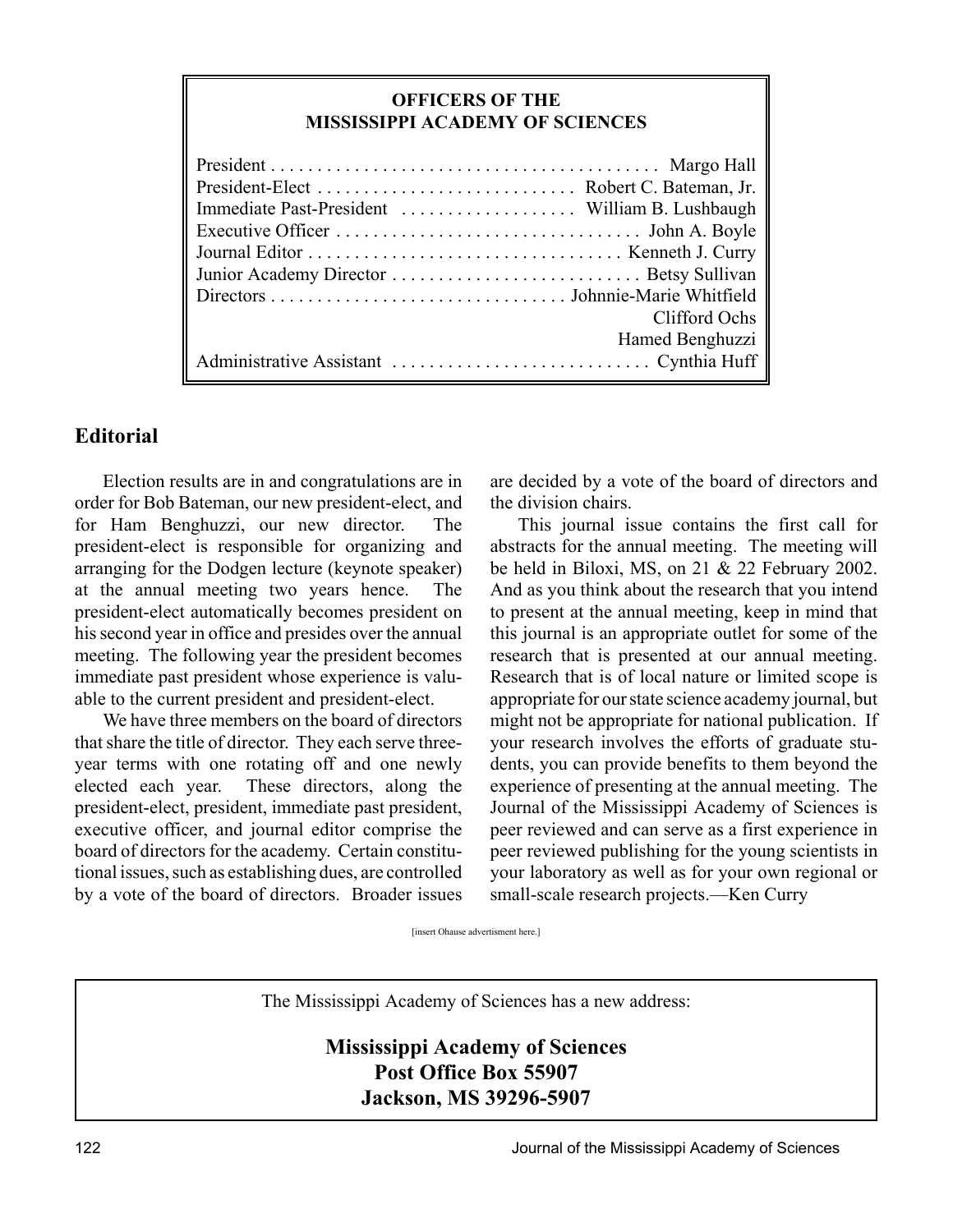### **Publications of the State Academies of Science**

 $J.B. Hill<sup>1</sup>$  and Cherie Madarash-Hill

Southeastern Louisiana University, Hammond, LA 70402, and University of Akron, Akron, Ohio 44325

Since their origin, state academies of science have promoted and disseminated regional scientific research through the publication of journals and conference proceedings. For the most part, these multi-disciplinary publications have been overshadowed by the more voluminous, specialized publications of the larger scientific societies and publishers. Nevertheless, an examination of the titles currently published by the state academies of science indicates that on the basis of content, subscription levels, library ownership rates, indexing/abstracting practices and professional citation levels it can be concluded that the publications of the state academies of science remain an important means for the distribution of scientific research. Keywords: Periodicals, Scientific and Technical, Scientific and Technical Literature, Serial Publications, State Academies of Science, Professional Societies.

Although greatly overshadowed by the larger national and international professional societies, state academies of science play an important role in scientific research and education in the United States. Originally established to improve local and regional scientific communication and research, state academies of science now contribute to science education by sponsoring junior academies and science fairs as well as providing a forum for graduate students and other young researchers to make their initial research presentations at the academies' annual meetings. In addition, most academies contribute to the body of scientific literature by publishing members' research in conference proceedings and/or journals.

Just as the state academies are now overshadowed by the larger more prestigious professional societies, the publications of the state academies of science are overshadowed by the more voluminous, more prestigious specialized scientific journals published by the large societies and for-profit science publishers. Consequently, the question arises "how relevant are the publications of the state academies of science?" This is not a new question; J. McKeen Cattell argued almost 100 years ago that "there is no excuse for presenting researches on utterly diverse subjects in one volume because the authors happen to be members of the same academy" (1902). State academies of science have ignored such pronouncements and have continued actively publishing refereed journals and conference proceedings containing research from all areas of science.

#### **HISTORY**

With the exception of reports within academy publications themselves, coverage of the historical development of the state academies of science has been limited. However, two writers Bevan (1951) and Midgette (1991) provide interesting accounts of the history of the state academies. In "Science on the March: A Modern State Academy of Science," Arthur Bevan details the early history of scientific professional societies in general and state academies of science in particular. More recently in *To Foster the Spirit of Professionalism: Southern Scientists and State Academies of Science*, Nancy Smith Midgette provides an exhaustive historical account of the growth of the state academies of science in the South from the early days in the 1890's to the present day Southern academies.

While the first state academies of science were founded in the late 1700's in Maryland (1797) and Connecticut (1799), most state academies of science began in the late 1800's or early 1900's. Since at that time most of the scientific research and advanced

<sup>&</sup>lt;sup>1</sup>Author for correspondence.

Reprinted with permission from Science & Technology Libraries, Vol. 19(1) 2000, ©2000 by The Haworth Press, Inc. All rights reserved.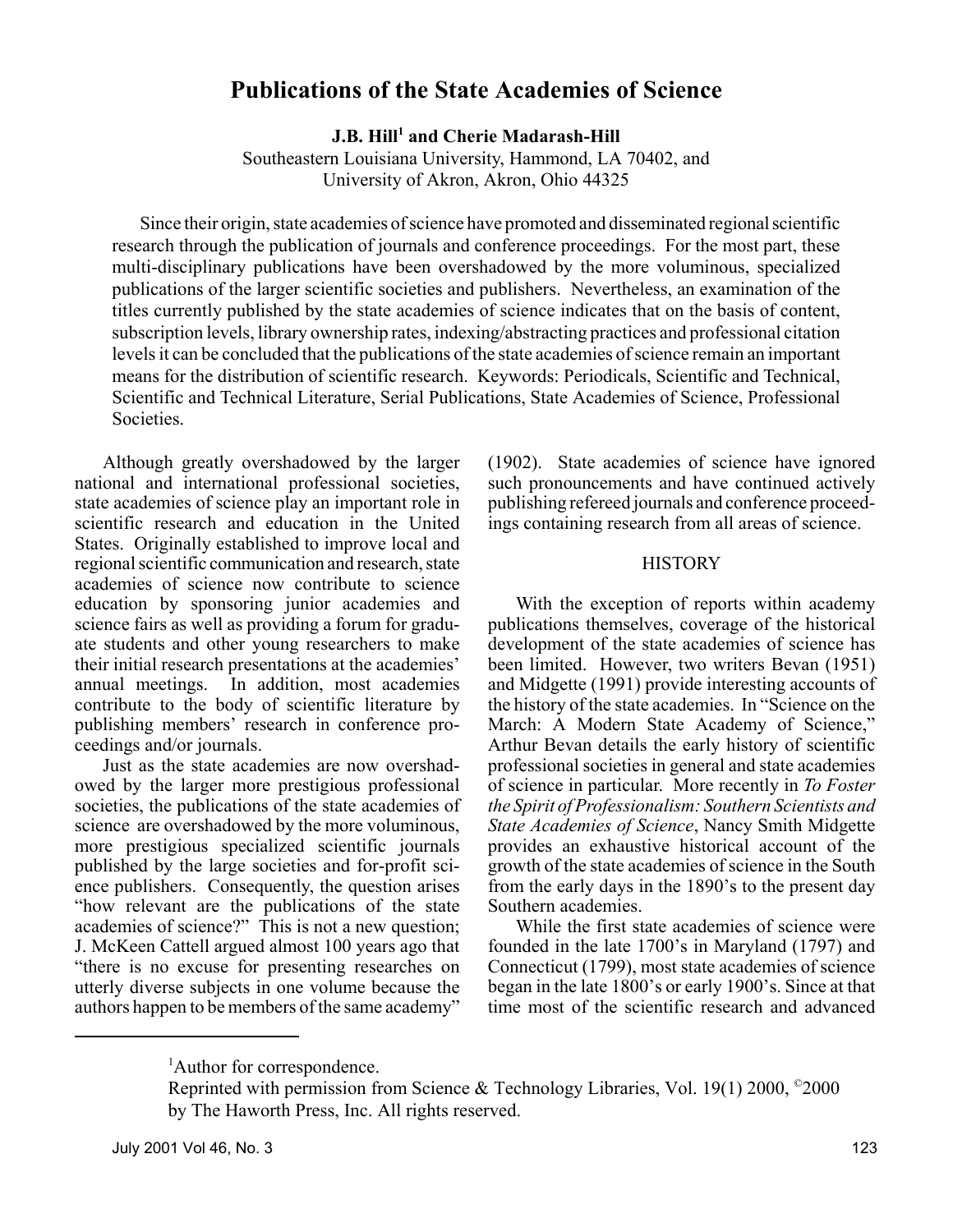education in the United States occurred in the Northeast, it was there that professional societies were initially organized and meetings were convened. Due to limits in communication and transportation, scientists in the South, Midwest, and West were isolated from much of the national professional activities located in the Northeast. As a result, local and state academies of science played an essential role in the development of regional scientific research and education. The original objectives of the state academies of science were to cultivate a general interest in natural history and other scientific subjects, to encourage individuals to work and publish in the sciences, to increase the knowledge about each state and its resources and to collect specimens.

For the early state academies of science, the major event was an annual meeting where state scientists gathered for the presentation of papers. At that time, presenters generally appeared before the entire group of conference attendees at a large assembly hall. As transportation and communication improved and scientific research became more specialized, the need for state academies of science to serve in their original role decreased. However, as the scientific community changed so did the academies. By the 1940's most academies had created sectional subdivisions to make the meetings more interesting to attendees. Often only the opening speech by a well-known keynote speaker or a topical symposium on state issues was attended by all conference attendees. To attract new members, some academies broadened their scope to include researchers in the social sciences. Other academies created junior academies of science and promoted science fairs and science education.

Today, state academies of science focus much of their attention on promoting science and science education on the state and local level. The annual meetings of the state academies of science provide a forum for young researchers, such as graduate students, to present their first papers. Abstracts of these papers are often recorded in the publications of the state academies of science.

#### RESEARCH INTO THE PUBLICATIONS OF THE STATE ACADEMIES OF SCIENCE

To date, there has been little research into to the publications of the state academies of science. The most detailed analysis of the academies' publications is in the work of Harry R. Skallerup, published over 40 years ago. In a column in *Science* (1955) and a University of Illinois Library School Occasional Paper (1957), Skallerup provides a detailed evaluation of the 36 state academies of science publications that existed in the 1950's. Skallerup's study examines the publications' content and subject focus, the extent of indexing, and the number of owning libraries.

Similar to Skallerup's study in the 1950's, the intent of this study is to report on the publications of state academies of science as they exist in the 1990's. To this end, state academies of science titles have been identified by consulting *Ulrich's International Periodical Directory*, the "Journals Indexed" list for State Academies of Science Abstracts and the OCLC bibliographic database. Additional information on each title has been gathered by sending a questionnaire to each of the titles' editors, consulting "titles indexed" lists for indexing/abstracting publications, performing title searches in many of the major science databases (e.g., Agricola, BIOSIS, Cab Abstracts, Chemical Abstracts, Compendex, Georef, Inspec, Medline and Zoological Record) and searching State Academies of Science Abstracts for subject content. All of this information has been entered into a Visual dBase database. A summary of our findings follow.

#### TITLES PUBLISHED BY THE STATE ACADEMIES OF SCIENCE

For our study, we have identified 45 serial titles that are currently being published by one of the state academies of science:

*Annals of the New York Academy of Sciences Bulletin—Southern California Academy of Sciences Bulletin of the New Jersey Academy of Science Bulletin of the South Carolina Academy of Science California Wild Encyclia (Utah) Florida Scientist Georgia Journal of Science Intermountain Journal of Sciences (Montana) Journal of the Alabama Academy of Science Journal of the Arizona-Nevada Academy of Science Journal of the Colorado-Wyoming Academy of Science Journal of the Elisha Mitchell Scientific Society (North Carolina) Journal of the Idaho Academy of Science*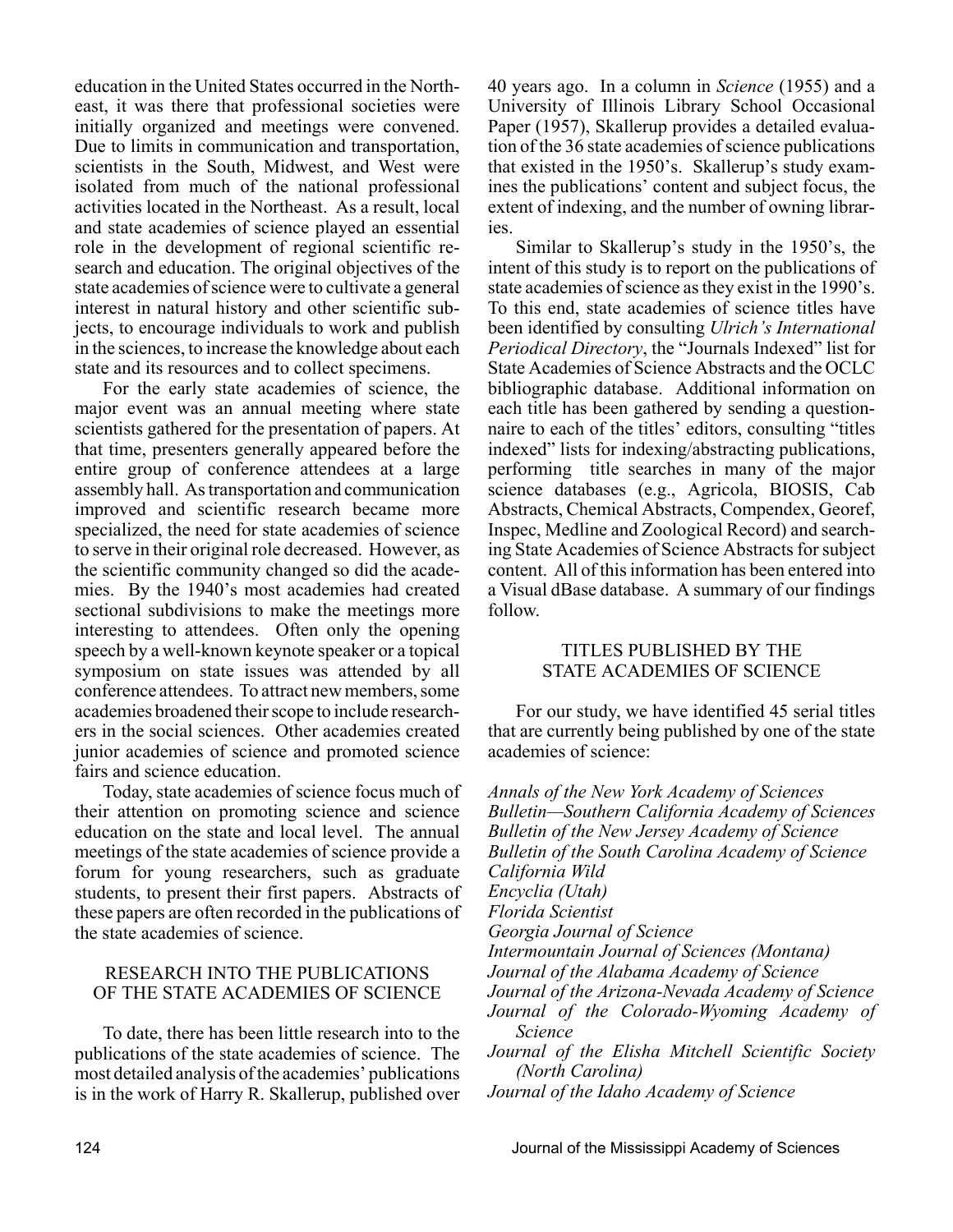*Journal of the Iowa Academy of Science Journal of the Kentucky Academy of Science Journal of the Minnesota Academy of Science Journal of the Mississippi Academy of Sciences Journal of the Pennsylvania Academy of Science Journal of the Tennessee Academy of Science Journal of the Washington Academy of Science*

*(District of Columbia)*

*Michigan Academician*

*New Mexico Journal of Science*

*Ohio Journal of Science*

*Proceedings of the Arkansas Academy of Science Proceedings of the California Academy of Sciences Proceedings of the Indiana Academy of Science Proceedings of the Louisiana Academy of Sciences Proceedings of the Nebraska Academy of Sciences Proceedings of the North Dakota Academy of Science*

*Proceedings of the Oklahoma Academy of Science Proceedings of the Oregon Academy of Science Proceedings of the South Dakota Academy of Science*

*Proceedings of the West Virginia Academy of Science*

*Sciences, The (New York)*

*Texas Journal of Science*

*Transactions of the Delaware Academy of Science Transactions of the Illinois State Academy of Science Transactions of the Kansas Academy of Science Transactions of the Missouri Academy of Science Transactions of the Nebraska Academy of Sciences Transactions of the New York Academy of Sciences Transactions of the Wisconsin Academy of Sciences,*

*Arts and Letters Virginia Journal of Science*

*Wisconsin Academy Review*

In addition to these proceedings and journals, several state academies publish occasional papers (usually monographic in nature) under individual titles. Examples of these publications include *Monograph of the Montana Academy of Sciences*, *Occasional Paper of the Missouri Academy of Science*, *Occasional Papers of the California Academy of Sciences* and *Occasional Paper of the Vermont Academy of Arts and Sciences*. Other publications of the state academies include newsletters and bulletins, membership directories, annual reports, field trip reports, junior academy of science newsletters and meeting reports and state science fair bulletins.

#### PUBLICATION INFORMATION

The serial titles of the state academies of science are a diverse group (see appendix 1 for data on specific titles). However, in general, state academies produce inexpensive, peer-reviewed publications with limited circulation. The frequency of publication varies, with 17 titles being published 4 to 6 times per year, 8 being published 2 to 3 times per year, 14 being published annually and 8 being published at semi-annual or irregular intervals.

Subscribers are primarily members (who receive subscriptions with their membership) and local, state and regional libraries. Of the 45 titles examined, only two of the more popular-oriented magazines have a large readership. *The Sciences*, published by the New York Academy of Sciences, has a circulation of 75,000 and *California Wild*, published by the California Academy of Science, has a circulation of 30,000. The remaining 43 titles have an average circulation of under 770, yielding a combined subscription base of just over 33,000.

Libraries are important subscribers to state academies of science publications as they greatly increase the readership of the publications beyond that of the academies' members. OCLC member institutions account for over 8300 past and present subscriptions. Since state academies of science publications often focus on science research of state and regional interest, library ownership of most titles is greatest in each academy's state and region. Not surprisingly, state academies of science publications from large, heavily-populated states (e.g., New York) and regions (e.g., the Midwest) have the greatest library ownership. Overall, the median number of libraries owning a particular state academy of science publication is 137.

Despite the limited number of subscribers, the subscription price of most state academies of science titles is very low. The median price is \$25.00, as all but four of the titles have subscription prices of less than \$100. Only the voluminous *Annals of the New York Academy of Sciences* with an annual standingorder price of over \$3500 can be considered expensive.

The costs of publication are kept low in part by limiting the number of pages printed. By science serials standards, state academies of science publications are small. Issues for most titles are under 100 pages with the median size being 50 pages. Many state academies also keep their costs low by relying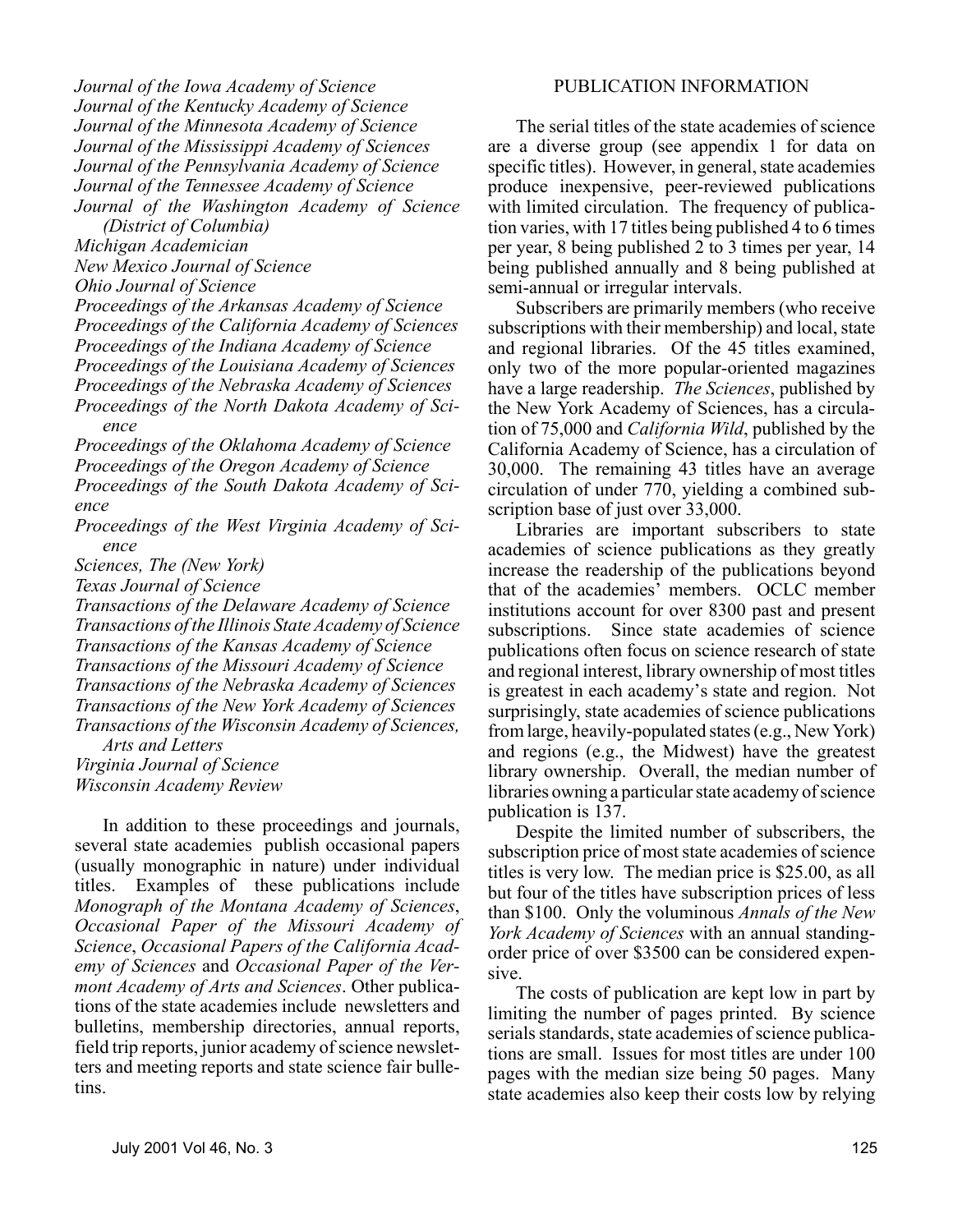on authors to help defray publishing costs. This is generally done by assessing page charges; these charges range anywhere from \$10 to \$105 per page.

Perhaps due to budget limitations, state academies of science have been relatively slow to make the transition from print to electronic publications. Currently, the full-text articles are available (free-ofcharge) via the Internet for three state publications, *California Wild*, *Journal of the Mississippi Academy of Sciences* and *Transactions of the Kansas Academy of Science*. Three additional titles, *Journal of the Idaho Academy of Science*, *Journal of the Iowa Academy of Science* and *Michigan Academician,* are expected to have articles available online in 1999. Other academies either currently make available or have immediate plans to make available abstracts, table of contents or indexes at the state academies' web sites. (A list of Internet addresses can be found in appendix 2).

#### CONTENT OF COVERAGE

The publications of the state academies of science are generally peer-reviewed and multi-disciplinary in nature, with a strong emphasis on regional plant and animal studies. A few of the titles have a particularly strong interest in environmental, agricultural, geological or water research. While a couple of titles (e.g., *Annals of the New York Academy of Sciences* and *New Mexico Journal of Science*) publish volumes dedicated to a single subject, most publish multi-disciplinary issues with no particular



theme.

An examination of 2097 articles and abstracts published in 40 state academies of science titles during 1997 (and indexed in State Academies of Science Abstracts) demonstrates the biological science focus of state academies of science research (see Figure 1). Of the 2097 titles, 1151 of the publications deal with topics in the life sciences (e.g., agriculture, botany, microbiology, physiology and zoology); 557 focus on areas in the physical sciences (e.g., chemistry, geology and physics); 174 cover the applied sciences (e.g., math, computer science and engineering); 139 deal with topics in science education; 59 deal with social science topics (e.g., anthropology, psychology and sociology) and 17 deal with humanities topics (e.g., history and literature).

#### INDEXING

Since the circulation of most of the titles is relatively small and since browsing by researchers at owning libraries is probably limited due to the multidisciplinary nature of the publications, indexing plays a particularly important role in insuring that authors publishing their research in the academies' publications are able to reach others in the scientific community.

Indexing of the publications of the state academies of science varies greatly among the titles; some titles (e.g., *Annals of the New York Academy of Sciences*, *Ohio Journal of Science* and *Texas Journal of Science*) are well indexed, but others (e.g., *Inter-*

> *mountain Journal of the Sciences*, *Proceedings of the Nebraska Academy of Sciences*, *Transactions of the Delaware Academy of Science* and *Wisconsin Academy Review*) appear to receive little indexing. Overall, the publications of state academies of science are indexed by more than 101 different indexing and abstracting sources. The average number of indexes per title is 11 (see appendix 1 for data on specific titles). Perhaps, more important than the number of indexes, is the fact that many of the publications are indexed by the major scientific indexing and abstracting sources (see Table 1).

> Just as indexing varies among the titles, indexing also varies among scientific disciplines. The state academies of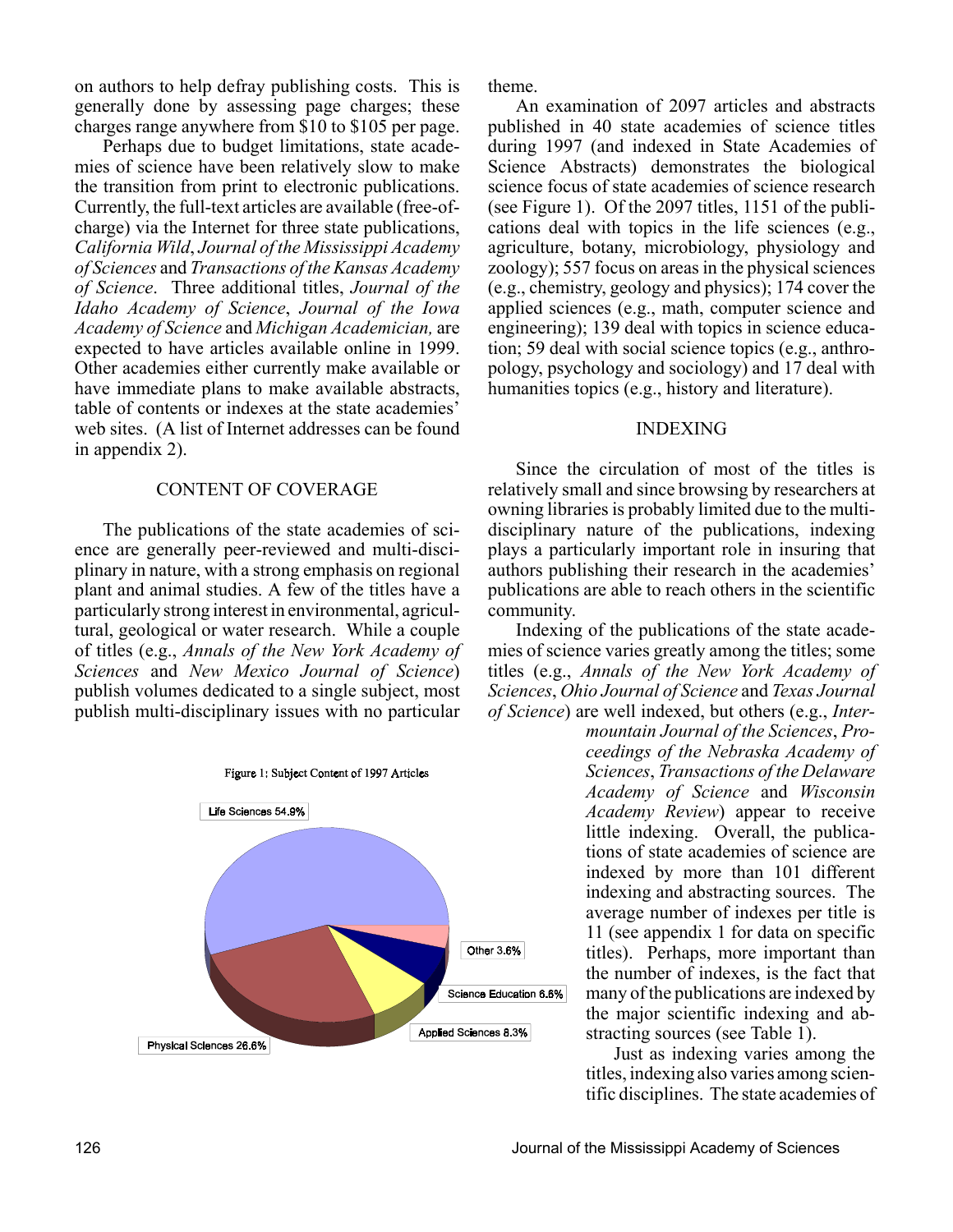science publications are well indexed (approximately three fourths of the titles) in the areas of zoology, geology and the aquatic sciences. Over half of the titles are indexed in chemistry (although relatively few citations actually make it into *Chemical Abstracts*). Approximately a third of the titles are indexed in the general biology (i.e., Biological Abstracts) and agricultural indexes. Less than ten percent of the titles are indexed in the areas of mathematics, physics, computer science and engineering.

#### **Table 1. Indexing and Abstracting Sources.**

| Title                                                         | Number of<br><b>SAS Titles</b> |
|---------------------------------------------------------------|--------------------------------|
| State Academies of Science<br>Abstracts                       | 40                             |
| GeoRef                                                        | 34                             |
| Zoological Record                                             | 34                             |
| <b>Chemical Abstracts</b>                                     | 25                             |
| <b>BIOSIS</b>                                                 | 19                             |
| <b>CAB</b> Abstracts                                          | 16                             |
| Selected Water Resources Ab-<br>stracts                       | 15                             |
| Agricola                                                      | 4                              |
| <b>Science Citation Index</b>                                 | 4                              |
| Zentralblatt fur Mathematik                                   | 4                              |
| Inspec                                                        | 3                              |
| ISTP: Index to Scientific $&$<br><b>Technical Proceedings</b> | $\overline{2}$                 |
| <b>Mathematical Reviews</b>                                   | 2                              |
| Compendex                                                     | 1                              |
| Medline                                                       | 1                              |
| Wilson Indexes                                                | 1                              |

In addition to the lack of indexing for some titles and the lack of indexing in some subject areas there is the problem of selective indexing. Since the publications are multi-disciplinary in nature, a selective approach by the specialized indexes is reasonable. However, this lack of comprehensive indexing may cause some articles to be well indexed and others to be poorly indexed. A recognition of

July 2001 Vol 46, No. 3 127

this problem led to the creation of a relatively new index in 1995.

The index, *State Academies of Science Abstracts* produced by AcadSci Incorporated, was initially issued on CD-ROM. Since 1997, an Internet version of the database has been available at http://www.acadsci.com/. The database is unique as it provides complete indexing of all full-length papers and proceedings abstracts published in 40 state academies of science publications.

Since the inception of *State Academies of Science Abstracts*, AcadSci has worked closely with the different academies to increase the accessibility of the publications of the state academies of science. In addition to providing complete, comprehensive indexing of 40 state academy titles, the database continues to add the back files for many of the titles. While coverage of most titles begins in 1985, coverage of titles published by some academies (e.g., Illinois, Ohio, Pennsylvania, Virginia and West Virginia) goes back more than fifty years. Consequently, access to state academy research continues to improve.

#### CITATIONS AND IMPACT FACTORS

The level of indexing is important as it increases the degree to which the information is accessible to future researchers. The more widely an article is indexed, the more likely it will be read. Perhaps a more significant indicator of the importance of a particular piece of published research is not the degree that it is read but the degree that it is used in other research. This is best demonstrated by how often a work is cited. The primary record of scientific citation levels is *Science Citation Index*, published by the Institute of Scientific Information (ISI).

In addition to publishing the *Science Citation Index,* ISI publishes an annual *Journal Citation Reports* (*JCR*) that tabulates information from the past two years' *Science Citation Index*. Included for each of the more than 4500 journals covered by *Journal Citation Reports* is the number of articles published, number of citations, impact factor, immediacy index and cited half-life.

Of the measures published in *Journal Citation Reports*, the most commonly examined in journal evaluation is the journal impact factor. ISI calculates the impact factor by "dividing the number of current citations to articles published in the two previous years by the total number of articles published in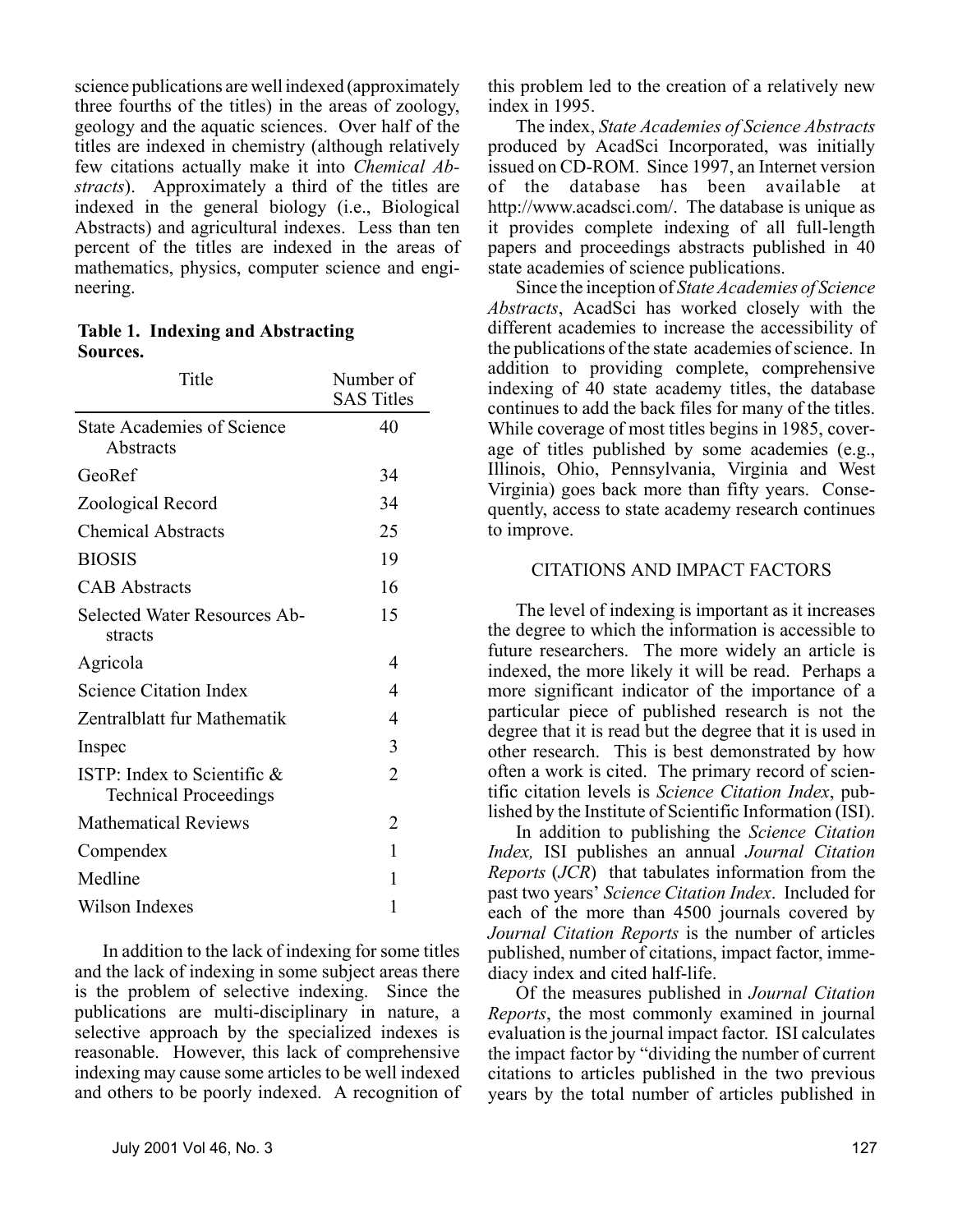those two years" (Impact, 1998).

Unfortunately, *Science Citation Index* indexes only four of the state academies of science titles (*Annals of the New York Academy of Sciences*, *Ohio Journal of Science*, *Sciences* and *Texas Journal of Science*). Since ISI includes in the *JCR* only those titles it indexes, there are no available impact factors for the remainder of the state academies of science titles. As shown in Table 2, an examination of the 1994–1996 *Journal Citation Reports* demonstrates that *Annals of the New York Academy of Sciences* has by far the greatest impact factor and level of citations. The other three titles have relatively low impact factors with their impact factors causing them to be ranked in or near the bottom 10% of all journals covered in the JCR and in the bottom 25% of multi-disciplinary science titles.

All four of the titles have lengthy cited half-lives. The cited half-life for a journal is "the number of publication years from the current year which account for 50% of current citations a journal received" (Cited, 1998). *Annals of the New York Academy of Sciences* has a cited half-life of greater than 7.5 years; *Ohio Journal of Science*, *Sciences* and *Texas Journal of Science* all have cited half-lives of greater than 10 years. These high cited half-lives are to be expected due the significant amount of plant, animal and earth science studies published in the titles.

Although no citation information is available for the other state academies of science publications, it seems reasonable to assume that they have similarly low levels of citations and impact factors and high cited half-life figures.

#### **CONCLUSION**

Today, state academies of science continue to play a valuable role in science education. Through junior academies and science fairs, young people are encouraged to become involved in the sciences. Through state meetings, the academies provide a means for young scientists to present their research. The publications of the state academies of science chronicle this research. While the publications of the state academies of science are generally not considered part of the core literature of the sciences, they are an important source of state and regional scientific research.

From our examination of the publications of the state academies of science, it is clear that they represent a relatively diverse literature. However in general, they are inexpensive, peer-reviewed publications with limited readerships and limited impact (based on citation levels). While the titles are multidisciplinary, there is preponderance of articles in the life and earth sciences. Indexing varies among titles and even articles within titles but overall it is adequate (particularly with the availability of State Academies of Science Abstracts). Although many are considered minor works, the publications of the state academies of science offer researchers and librarians inexpensive access to state and regional scientific research, and consequently serve as a valuable resource for science and technology libraries.

| Title                          | 1994       | 1995  | 1996       | Averag<br>e | Avg. $#$<br>of |
|--------------------------------|------------|-------|------------|-------------|----------------|
|                                | Impac<br>t | Impac | Impac<br>t | Impact      | Citations      |
| Annals of the NYAS             | 0.868      | 0.868 | 1.030      | 0.922       | 21414          |
| <b>Ohio Journal of Science</b> | 0.135      | 0.080 | 0.109      | 0.108       | 198            |
| Texas Journal of Science       | 0.080      | 0.073 | 0.133      | 0.095       | 130            |
| Sciences                       | 0.011      | 0.011 | 0.000      | 0.007       | 243            |

#### **Table 2. Impact Factors and Citations.**

#### BIBLIOGRAPHY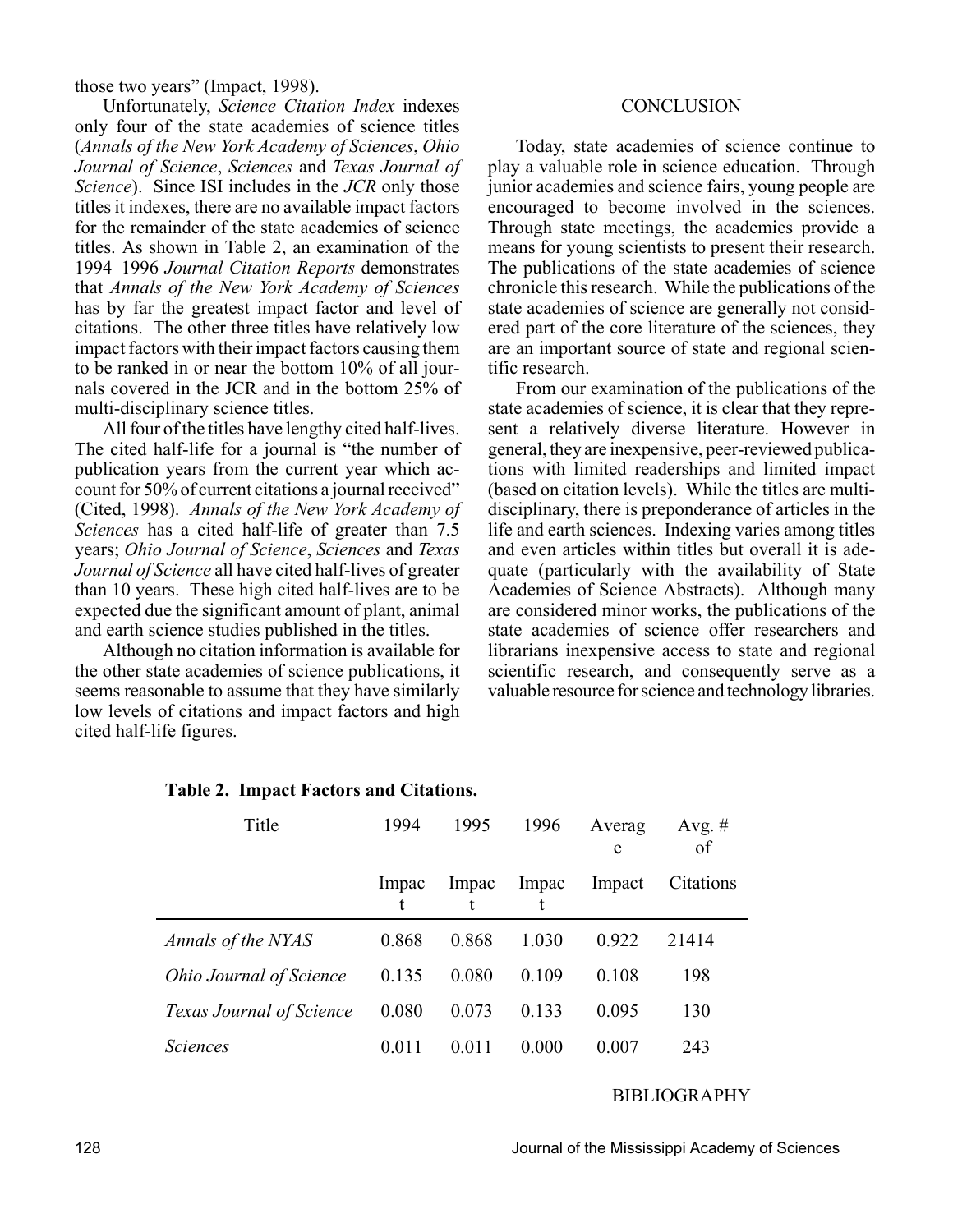- Bevan, Arthur. 1951. Science On the March: A Modern State Academy of Science. *Scientific Monthly* 73 (October):255–60.
- Cattell, J. McKeen. 1902. The Academies of Science. *Science* 16 (December 19): 965–973.
- "Cited Half-Life," available http://www.isinet.com/cp/jcr/pictures/jcr003.gif; Internet; accessed 16 August 1998.
- "Impact Factor," available http://www.isinet.com/cp/jcr/pictures/jcr001.gif; Internet; accessed 16 August 1998.
- Midgette, Nancy Smith. 1991. *To Foster the Spirit of Profes-*

*sionalism: Southern Scientists and State Academies of Science* Tuscaloosa, Alabama: The University of Alabama Press.

- Skallerup, Harry R. 1957. *American State Academy of Science Publications*. University of Illinois Library School Occasional Papers, no. 50. Urbana, Illinois: University of Illinois Library School.
- Skallerup, Harry R. 1955. Some Aspects of State Academy of Science Publications. *Science* 121 (June 24):904–5.

#### Appendix 1: Publication Information

Title: *Annals of the New York Academy of Sciences* State: New York Circulation: 1000 OCLC Libraries: 671 Price: \$3050.00 Frequency: Irregular Indexes: 45

- Title: *Bulletin—Southern California Academy of Sciences* State: California Circulation: 500 OCLC Libraries: 117 Price: \$35.00 Frequency: 3 times per year Indexes: 8
- Title: *Bulletin of the New Jersey Academy of Science* State: New Jersey Circulation: 425 OCLC Libraries: 66 Price: \$30.00 Frequency: Semiannual Indexes: 5

Title: *Bulletin of the South Carolina Academy of Science* State: South Carolina Circulation: 750 OCLC Libraries: 83 Price: \$25.00 Frequency: Annual Indexes: 4

Title: *California Wild* State: California Circulation: 30000 OCLC Libraries: 204 Price: \$12.95 Frequency: Quarterly Indexes: 6

Title: *Encyclia* State: Utah Circulation: 1000 OCLC Libraries: 98 Price: \$12.00

Title: *Florida Scientist* State: Florida Circulation: 600 OCLC Libraries: 195 Price: \$45.00 Frequency: Quarterly Indexes: 12 Title: *Georgia Journal of Science*

Frequency: Annual Indexes: 11

State: Georgia Circulation: 550 OCLC Libraries: 122 Price: \$40.00 Frequency: Quarterly Indexes: 10

Title: *Intermountain Journal of Sciences* State: Montana Circulation: 275 OCLC Libraries: 139 Price: \$25.00 Frequency: Quarterly Indexes: 2

Title: *Journal of the Alabama Academy of Science* State: Alabama Circulation: 900 OCLC Libraries: 135 Price: \$25.00 Frequency: Quarterly Indexes: 9

Title: *Journal of the Arizona-Nevada Academy of Science* State: Arizona-Nevada Circulation: 600 OCLC Libraries: 105 Price: \$25.00 Frequency: Semiannual Indexes: 11

Title: *Journal of the Colorado-Wyoming Academy of Science* State: Colorado-Wyoming Circulation: 300

OCLC Libraries: 105 Price: \$5.00 Frequency: Annual Indexes: 4

Title: *Journal of the Elisha Mitchell Scientific Society* State: North Carolina Circulation: 800 OCLC Libraries: 287 Price: \$50.00 Frequency: Quarterly Indexes: 16

Title: *Journal of the Idaho Academy of Science* State: Idaho Circulation: 550 OCLC Libraries: 37 Price: \$100.00 Frequency: Semiannual Indexes: 3

Title: *Journal of the Iowa Academy of Science* State: Iowa Circulation: 2000 OCLC Libraries: 130 Price: \$35.00 Frequency: Quarterly Indexes: 16

Title: *Journal of the Kentucky Academy of Science* State: Kentucky Circulation: 650 OCLC Libraries: 137 Price: \$45.00 Frequency: Semiannual Indexes: 8

Title: *Journal of the Minnesota Academy of Science* State: Minnesota Circulation: 1600 OCLC Libraries: 101 Price: \$20.00 Frequency: Semiannual Indexes: 8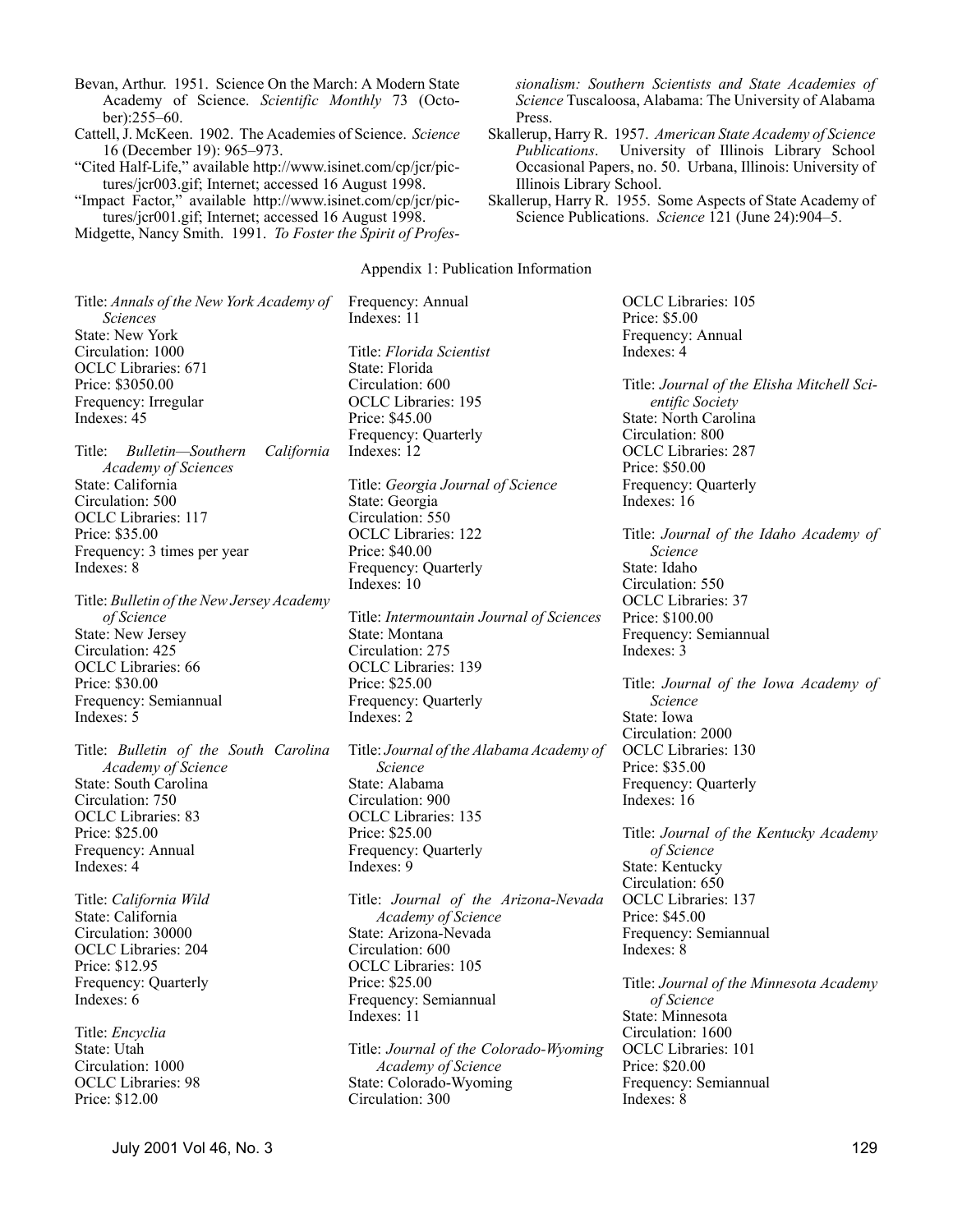Title: *Journal of the Mississippi Academy of Science*s State: Mississippi Circulation: 400 OCLC Libraries: 161 Price: \$25.00 Frequency: Quarterly Indexes: 8

Title: *Journal of the Pennsylvania Academy of Science* State: Pennsylvania Circulation: 700 OCLC Libraries: 82 Price: \$40.00 Frequency: 3 times per year Indexes: 6

Title: *Journal of the Tennessee Academy of Science* State: Tennessee Circulation: 1200 OCLC Libraries: 182 Price: \$15.00 Frequency: Quarterly Indexes: 13

Title: *Journal of the Washington Academy of Science* State: District of Columbia Circulation: 511 OCLC Libraries: 240 Price: \$25.00 Frequency: Quarterly Indexes: 12

Title: *Michigan Academician* State: Michigan Circulation: 1000 OCLC Libraries: 200 Price: \$50.00 Frequency: Quarterly Indexes: 18

Title: *New Mexico Journal of Science* State: New Mexico Circulation: 250 OCLC Libraries: 29 Price: \$30.00 Frequency: Annual Indexes: 3

Title: *Ohio Journal of Science* State: Ohio Circulation: 2000 OCLC Libraries: 329 Price: \$50.00 Frequency: 5 times per year Indexes: 27

Title: *Proceedings of the Arkansas Academy of Science*

State: Arkansas Circulation: 450 OCLC Libraries: 90 Price: \$45.00 Frequency: Annual Indexes: 8

Title: *Proceedings of the California Academy of Sciences* State: California Circulation: 800 OCLC Libraries: 214 Price: \$40.00 Frequency: Irregular Indexes: 12

Title: *Proceedings of the Indiana Academy of Science* State: Indiana Circulation: Undetermined OCLC Libraries: 255 Price: \$12.00 Frequency: Semiannual Indexes: 18

Title: *Proceedings of the Louisiana Academy of Sciences* State: Louisiana Circulation: 600 OCLC Libraries: 105 Price: \$15.00 Frequency: Annual Indexes: 7

Title: *Proceedings of the Nebraska Academy of Sciences* State: Nebraska Circulation: 1450 OCLC Libraries: 83 Price: \$20.00 Frequency: Annual Indexes: 2

Title: *Proceedings of the North Dakota Academy of Science* State: North Dakota Circulation: 750 OCLC Libraries: 157 Price: \$7.50 Frequency: Annual Indexes: 5

Title: *Proceedings of the Oklahoma Academy of Science* State: Oklahoma Circulation: 800 OCLC Libraries: 173 Price: \$27.00 Frequency: Annual Indexes: 17

Title: *Proceedings of the Oregon Acad-*

*emy of Science* State: Oregon Circulation: 300 OCLC Libraries: 81 Price: \$5.00 Frequency: Annual Indexes: 3

Title: *Proceedings of the South Dakota Academy of Science* State: South Dakota Circulation: 350 OCLC Libraries: 92 Price: \$12.00 Frequency: Annual Indexes: 13

Title: *Proceedings of the West Virginia Academy of Science* State: West Virginia Circulation: 450 OCLC Libraries: 140 Price: \$200.00 Frequency: Semiannual Indexes: 13

Title: *Sciences, The* State: New York Circulation: 75000 OCLC Libraries: 4342 Price: \$21.00 Frequency: Bimonthly Indexes: 18

Title: *Texas Journal of Science* State: Texas Circulation: 1000 OCLC Libraries: 240 Price: \$45.00 Frequency: Quarterly Indexes: 27

Title: *Transactions of the Delaware Academy of Science* State: Delaware Circulation: 100 OCLC Libraries: 28 Price: Undetermined Frequency: Irregular Indexes: 1

Title: *Transactions of the Illinois State Academy of Science* State: Illinois Circulation: 1100 OCLC Libraries: 201 Price: \$50.00 Frequency: Quarterly Indexes: 19

Title: *Transactions of the Kansas Academy of Science*

130 **130 Journal of the Mississippi Academy of Sciences**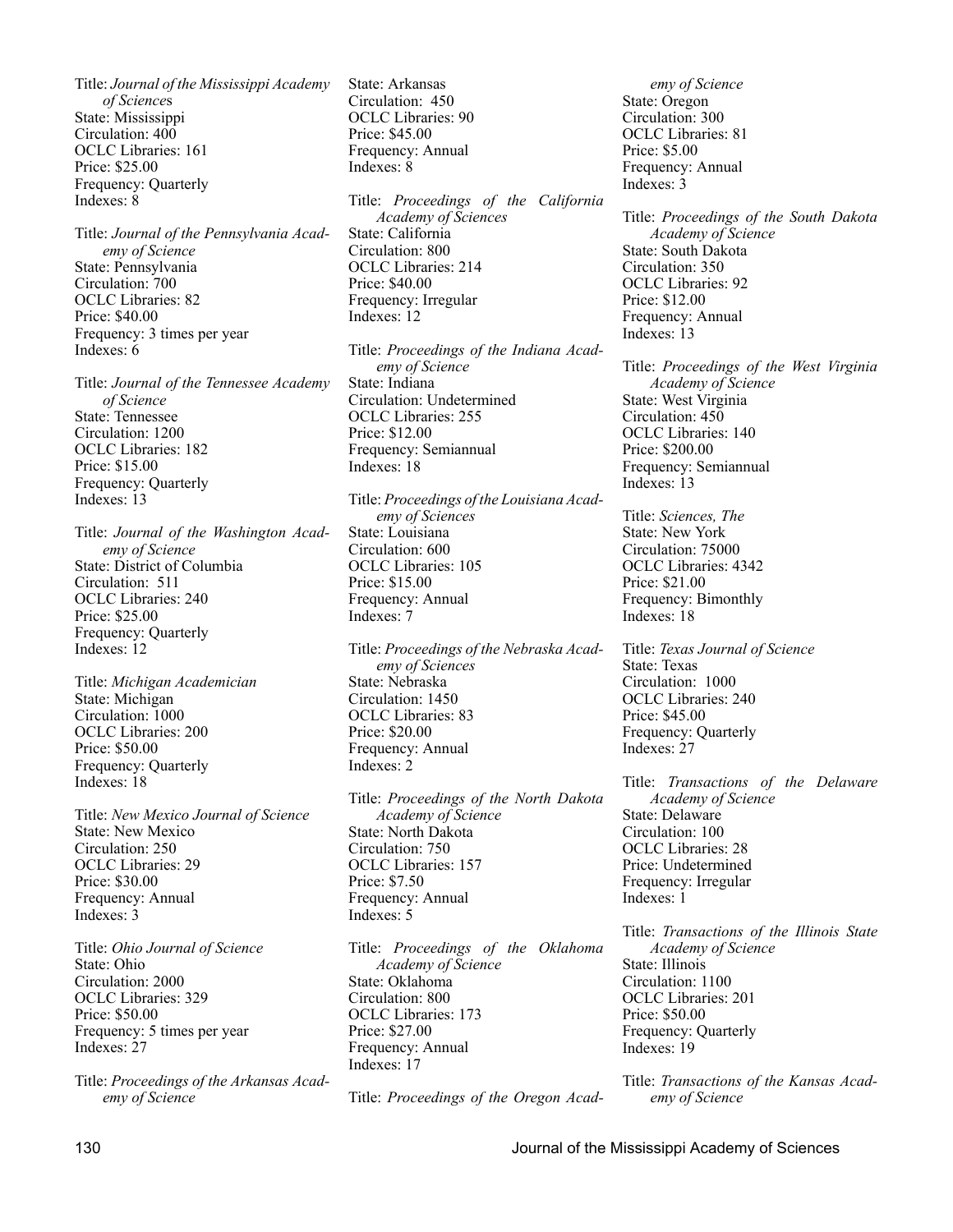State: Kansas Circulation: Undetermined OCLC Libraries: 110 Price: Undetermined Frequency: Semiannual Indexes: 4

Title: *Transactions of the Missouri Academy of Science* State: Missouri Circulation: Undetermined OCLC Libraries: 147 Price: \$18.00 Frequency: Annual Indexes: 6

Title: *Transactions of the Nebraska Academy of Sciences* State: Nebraska Circulation: 1450

OCLC Libraries: 86 Price: \$20.00 Frequency: Annual Indexes: 9

Title: *Transactions of the New York Academy of Sciences* State: New York Circulation: Undetermined OCLC Libraries: 525 Price: Undetermined Frequency: Irregular Indexes: 7

Title: *Transactions of the Wisconsin Academy of Sciences, Arts and Letters* State: Wisconsin Circulation: 1550 OCLC Libraries: 261 Price: Undetermined Frequency: Annual Indexes: 12

Title: *Virginia Journal of Science* State: Virginia Circulation: 1300 OCLC Libraries: 157 Price: \$27.50 Frequency: Quarterly Indexes: 9

Title: *Wisconsin Academy Review* State: Wisconsin Circulation: 2000 OCLC Libraries: 125 Price: \$16.00 Frequency: Quarterly Indexes: Undetermined

Appendix 2: State Academies of Science Publications on the Internet

Full-Text

*California Wild* http://www.calacademy.org/calwild/

*Journal of the Idaho Academy of Science* http://www.uidaho.edu/ias/ (Full-text of back issues available in future)

*Journal of the Iowa Academy of Science* http://www.iren.net/ias/journal/journal.htm (Full-text available in future)

*Journal of the Mississippi Academy of Science*s http://www.msacad.org/

*Michigan Academician* http://www.umich.edu/~michacad (Full-text available for subscribers in future)

*Transactions of the Kansas Academy of Science* http://www.emporia.edu/www/kas/transact.htm (Abstracts and some full-text available)

Abstracts/Table of Contents/Index

*Annals of the New York Academy of Sciences* http://www.nyas.org/ (Searchable index available)

*Georgia Journal of Science* http://www.gpc.peachnet.edu/~jaliff/gajsci.htm (Table of contents and abstracts available in future) *Journal of the Iowa Academy of Science* http://www.iren.net/ias/journal/journal.htm (Abstracts available)

*Journal of the Pennsylvania Academy of Science* http://www.ems.psu.edu/~forbes/pas/jourtofc.htm (Table of contents available)

*Journal of the Tennessee Academy of Science* http://tas.rhodes.edu/tas/journalcontents.html (Images of journal covers include table of contents)

*New Mexico Journal of Science* http://nmas.nmsu.edu/nmjs/index.html (Images of covers and table of contents available for special editions)

*Ohio Journal of Science* http://www.ohiosci.org/ojs.htm (Abstracts from recent issues available)

*Proceedings of the Louisiana Academy of Sciences* (Table of contents available in the future)

*Proceedings of the Oklahoma Academy of Science* http://bmb-fs1.biochem.okstate.edu/oas/oasHomePage.html (Table of contents available)

*Sciences, The* (1997–Present) http://www.nyas.org/ (Table of contents available)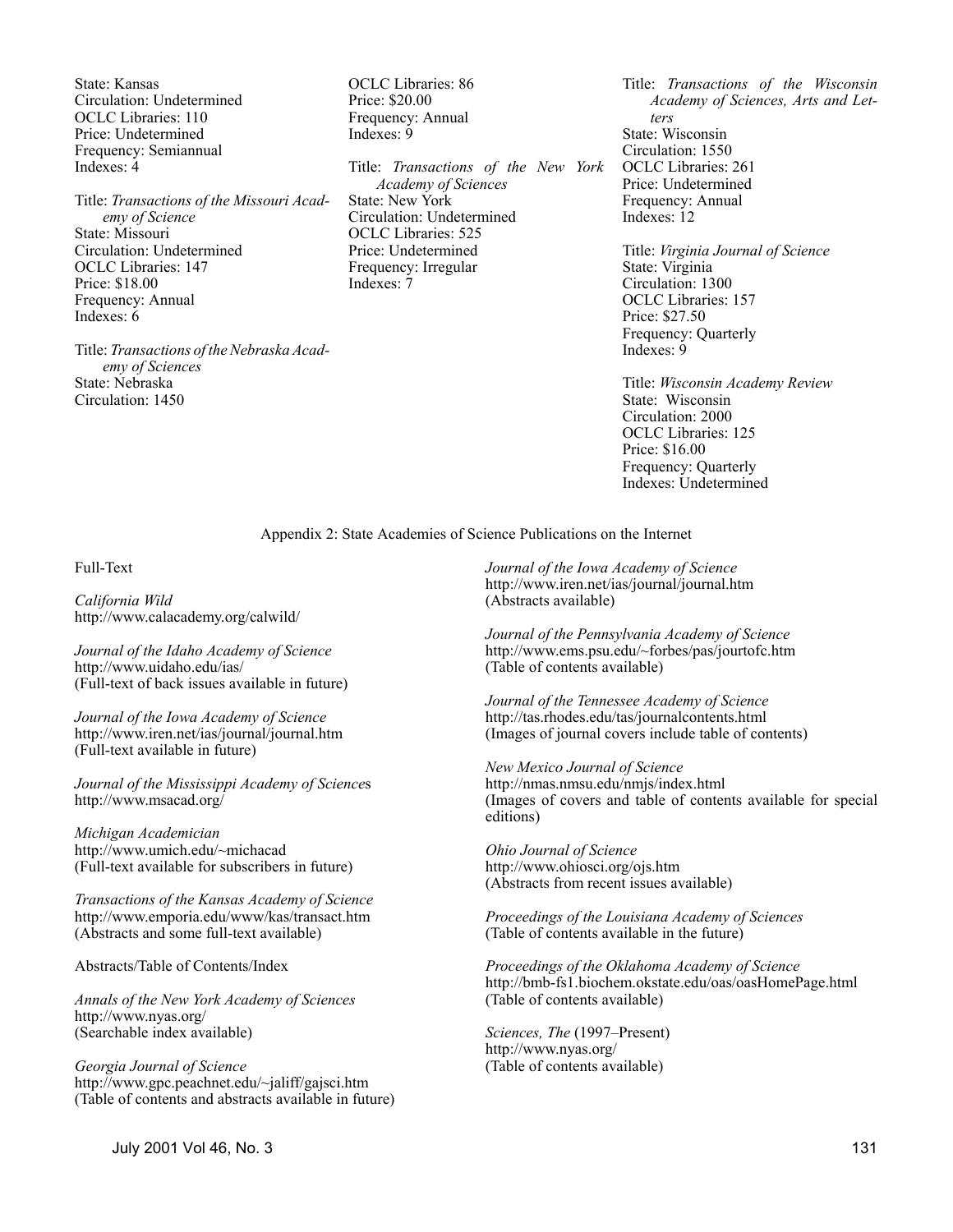*Texas Journal of Science* http://hsb.baylor.edu/html/tas/tjs.htm (Table of contents available)

*Transactions of the Illinois State Academy of Science* http://www.il-st-acad-sci.org/transactions/transac.html (Table of contents and abstracts available)

*Transactions of the Missouri Academy of Science* http://www2.semo.edu/naugler/mas (Table of contents available)

*Transactions of the Wisconsin Academy of Sciences, Arts and Letters*

http://www.wisconsinacademy.org/ (Table of contents available for current issue)

*Virginia Journal of Science* http://www.vacadsci.org/ (Table of contents and abstracts available in future)

*Wisconsin Academy Review* http://www.wisconsinacademy.org/ (Table of contents and "feature sampler" available for current issue)

[Insert SAS advertisement here.]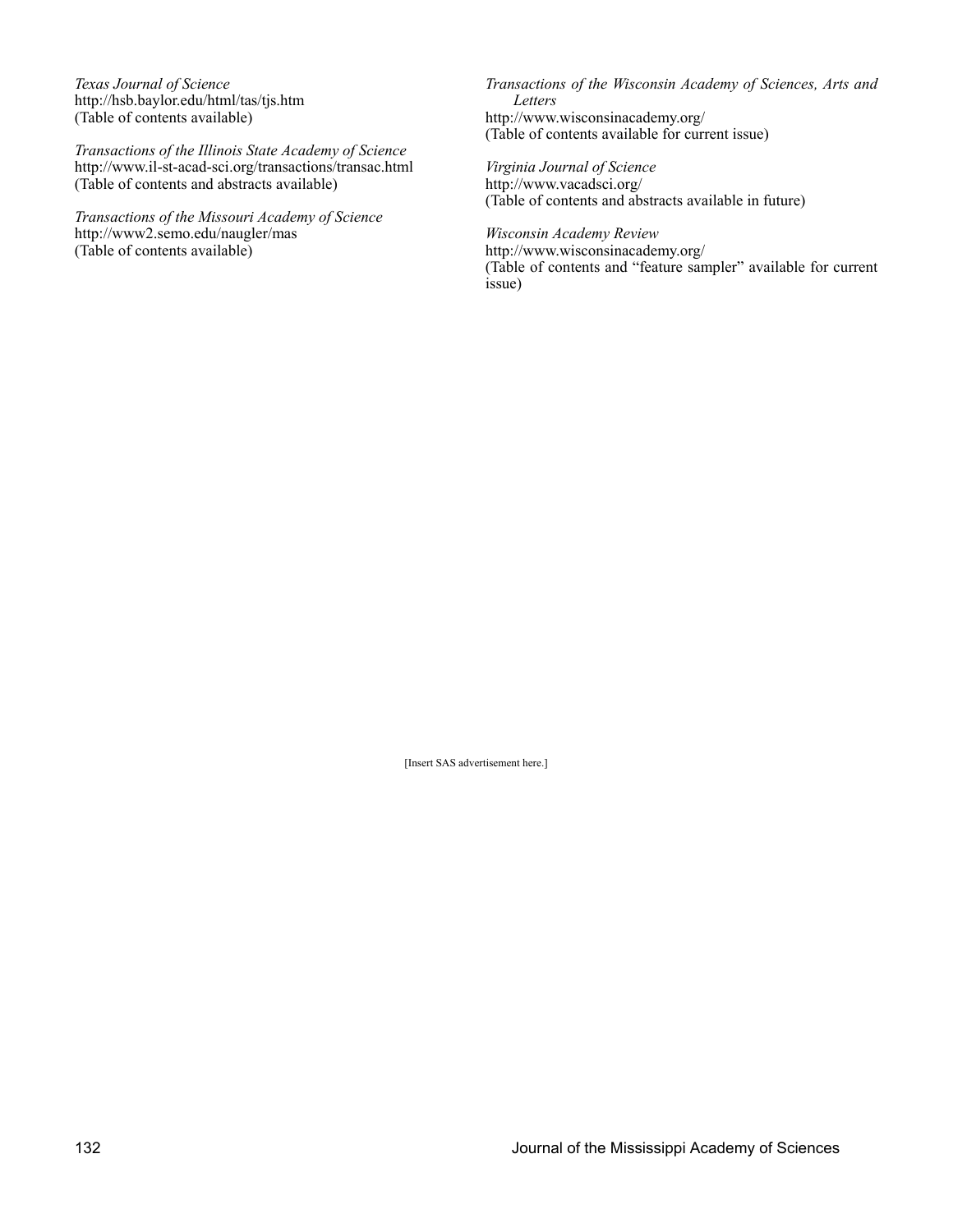### **Performance of Apple Cultivar/Rootstock Combinations Grown in Mississippi**

#### **Maria J. Sindoni and Frank B. Matta**<sup>1</sup>

Department of Plant and Soil Sciences, Mississippi State University Mississippi State, MS 39762

Several apple cultivar/rootstock combinations were evaluated for overall performance in northern Mississippi during 1998 and 1999. Parameters measured were fruit set, scion and stock trunk cross sectional area, fruit drop, yield, fire blight (*Erwinia amylovora*) susceptibility, fruit size, firmness, soluble solids content, and juice pH. Combinations evaluated were 'Earligold'/EMLA 7, 'Jonagold'/EMLA 111, 'Improved Golden'/EMLA 7, 'Improved Golden'/EMLA 111, 'Scarlet Gala'/EMLA 7, 'Jonafree'/Mark, 'Macspur'/M7A, 'Royal Gala'/MM 111, and 'Williams Pride'/M 7A. 'Royal Gala' and 'Scarlet Gala' showed maximum fruit set when compared with 'Williams Pride.' Scion cultivars had the greatest trunk diameter on EMLA 111 and MM 111 and the smallest diameter on Mark. Scion cultivars on Mark and M 7A rootstocks showed less susceptibility to fire blight compared to MM 111 and EMLA 111. Cultivars on EMLA 7 showed moderate susceptibility to fire blight. Cultivars 'Jonafree,' 'Williams Pride,' 'Macspur,' and 'Scarlet Gala' were least susceptible to fire blight compared to 'Royal Gala' and 'Improved Golden'. The remaining cultivars were intermediate in susceptibility to fire blight. Rootstock and cultivar influenced total yield per tree. 'Royal Gala,' 'Scarlet Gala,' 'Earligold,' and 'Improved Golden' produced high yield. Cultivars on MM 111, EMLA 111, and EMLA 7 resulted in the greatest yield per tree, while cultivars on Mark and M7 produced the lowest yield per tree. Firmest fruit was found in 'Jonafree'/Mark, while the least firm fruit was found in 'Williams Pride'/M 7A,'Earligold'/EMLA 7, and 'Scarlet Gala'/EMLA 7. Soluble Solids Concentration (SSC) was not influenced by cultivar/rootstock combinations. In general, SSC ranged from 12 to 14 percent. Juice pH differed among cultivar/rootstock combinations. The highest pH was recorded for 'Royal Gala'/MM 11 l and 'Williams Pride'/M 7A, and the lowest pH was recorded for 'Jonafree'/Mark and 'Macspur'/ M7.

In the southern United States, apples are primarily sold for the fresh market. Intense management, such as, irrigation, proper insect and disease control, timely harvest, and proper marketing are necessary to make fruit production profitable (Matta et al., 2000). In the south, commercial apple industries are concentrated in North Carolina (1.7%), South Carolina (0.4%) and Georgia (0.2%) (Rom, 2000). Adequate chilling is the main difference in apple production between North and South of the country (Walton, 1988). Most commercially produced apple cultivars require winter chilling between 1000–1600 hours (Westwood, 1993). Often times insufficient chilling occurs in the south. The absence of cool nights in the south, during the fall ripening period cause apples to ripen early and develop poor red color (McEachern,1978). Recently, apple production has expanded into Mississippi where the apple

industry is young and growing. Apple orchards in Mississippi range from 5 to 25 acres in size and are concentrated in the northern one third of the state where chilling is considered to be sufficient (Matta, 1995). Studies conducted by Khan (1993) in northern Mississippi, showed that rootstock can influence early growth, foliar composition, and some physiological aspects of grafted cultivars. Other cultivar/rootstock evaluations in northern Mississippi have reported shoot growth, budbreak, leaf area, and yield of grafted trees (Siswanto, 1994 and 2000; Fandi, 1997; and Rauf, 1998). However, the information of cultivar/rootstock combinations in the southern United States and Mississippi is limited. There is demand for information concerning cultural practices, fruit quality, performance of cultivars and rootstocks for apple (Rasberry, 2000). In addition, fire blight (*Erwinia amylovora*) is a limiting factor in

<sup>&</sup>lt;sup>1</sup>Author for correspondence.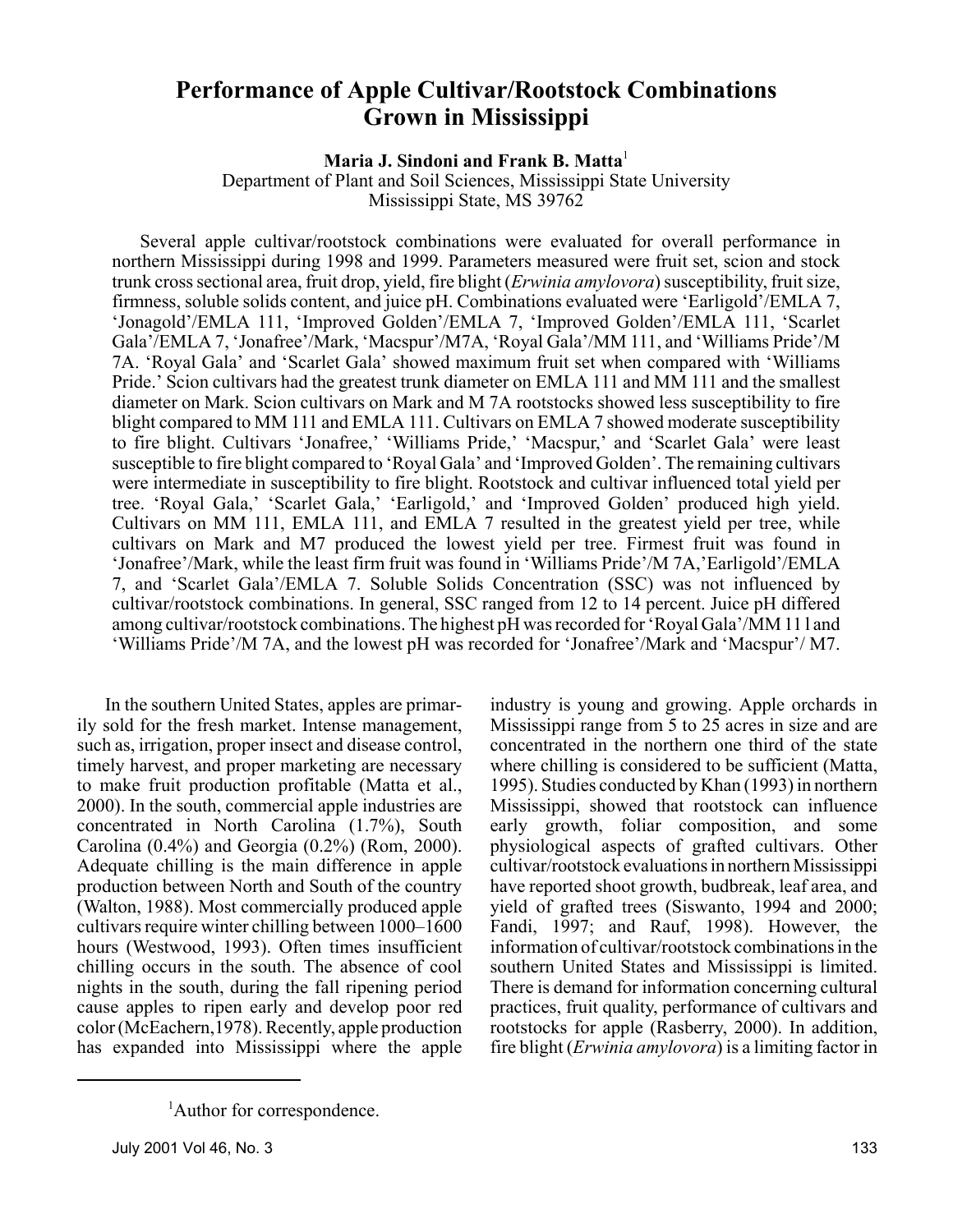apple production in the south. While rapid growth is desirable, such growth makes apple trees more susceptible to fire blight, one of the major disease problem in apple production (Van der Zwet and Keil, 1979). Sloan et al. (1996), and Salcedo et al. (2000) conducted preliminary evaluations on the effect of various cultivars and foliar nutrients on fire blight susceptibility in northern Mississippi. 'Empire,' 'Braeburn,' and 'William's Pride' were least susceptible to fire blight. 'Blushing Golden,' 'Earligold,' and 'Royal Gala' were most susceptible to fire blight when evaluated by the Van der Zwet System. Rootstocks Mark and M26 showed less susceptibility to fire blight compared to MM 111, EM 111, and EM7. In the United States, approximately 5.4 million tons of apples are produced traditionally in Washington, Oregon, California, New York, Michigan, Kansas, Virginia, Ohio, Massachusetts, and North Carolina (Anonymous, 1998; Childers et al., 1995). Abundant information is available in apple production, including apple breeding programs which develop superior apple cultivars to meet the needs of the growers in northern United States (Brown and Terry, 1997). Such information, does not readily apply to the southern states because of the unique climate, and unique characteristics of some apple cultivars. Growers need information concerning the performance of apples cultivars grown under Mississippi conditions. Tree growth and development can be markedly influenced by both cultivar and rootstock (Hirst and Ferree, 1995). The influence of scion and rootstock can impact tree size, growth, fruit quality, and yield (Hartmann et al., 1990). The combinations of different clonal rootstock with different scion cultivar allow much refinement in the performance of grafted trees. Each particular scion-stock combination requires thorough testing before its performance is established and can be predicted (Hartmann et al., 1990). It is necessary to know the specific attributes of scion stock combinations to use them to an advantage (Obernofer, 1990). Schechter et al. (1991) determined that rootstocks strongly influenced the number, area, dry weight, and percent of leaves in each cultivar studied. Dwarfing rootstocks have become widely accepted by the industry as a tool for increasing orchard efficiency because they influence the size of the tree, yield and planting density per unit area (Barritt et al., 1995). The objective of this study was to determine the most suitable

cultivar/rootstock combinations adapted to Mississippi climatic conditions among the combinations tested.

#### MATERIAL AND METHODS

This study was conducted at the Pontotoc Ridge-Flatwoods Research and Extension Center (38° 08' N, 89° 00' W) under the supervision of Dr. Frank B. Matta, professor of Horticulture at Mississippi State University, Department of Plant and Soil Sciences. The station is located seven miles south of Pontotoc, MS. The average annual maximum temperature of this area is 30 $\degree$  C (86 $\degree$  F) and minimum is -1 $\degree$ C (30°F), with annual rainfall of 81.28 cm (32 inches). The total dormancy period is approximately 1100 hours per year. Soil at the station is classified as Alfisol, Ultisol, Inceptisol, and Entisol orders with deep red color, high in silt to silt loam. Apple trees used were planted in 1993 and spaced 8 feet in rows and 12 feet between rows. Trees were pruned to a modified central leader system. The soil pH was 5.6. In May 1998 and 1999, a 5-20-20 fertilizer was applied at a rate of 450 g per tree, and ammonium nitrate (34-0-0) at a rate of 230 g per tree. No irrigation was applied. Weeds were controlled in the row by application of Round-up herbicide in a 1 m strip, and a mowed strip was maintained between rows. Insects and diseases were controlled through a spray program as recommended by MS Cooperative Extension Service.

'Earligold'/EMLA 7, 'Jonagold'/EMLA 111, 'Improved Golden'/EMLA 7, 'Improved Golden'/EMLA 111,'Scarlet Gala'/EMLA 7, 'Jonafree'/Mark, 'Macspur'/M 7A, 'Royal Gala'/MM 111, and 'Williams Pride'/ M 7A cultivar/rootstock combinations were evaluated during 1998 and 1999. Fruit set data were collected from three trees per combination and five limbs per tree and percentage fruit set calculated. Trunk diameter of scions one inch above the graft union were measured with a hand caliper at the beginning of the growing season. Stock diameter two inches (5 cm) below the graft union was also recorded. Trunk cross sectional area was calculated with the formula  $0.785 \text{ X d}^2$ , in which d was tree diameter. Fire blight susceptibility was determined using the rating system developed by van der Zwet et al (1979). The score on the van der Zwet rating system is based in the number of branches infected, the age of the wood blighted, and the percentage of canopy that is blighted (Sloan et al.,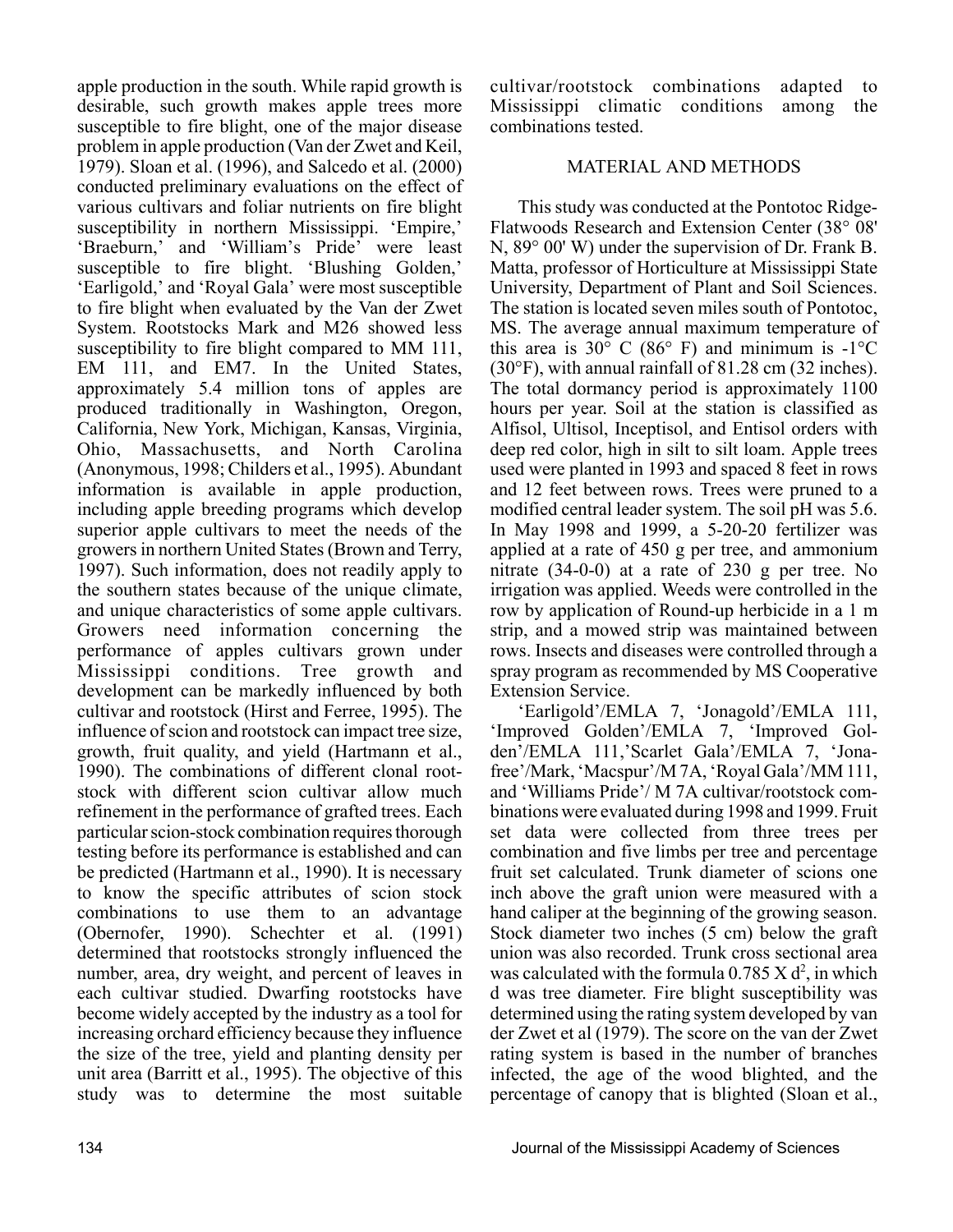1996). The scoring system ranges from 10 to 1, where 10 indicates no fire blight symptoms and 1 indicates death of the tree. Fruit size expressed as fruit length and fruit diameter was measured using a vernier caliper. Fruit firmness was measured using a penetrometer (Instron Universal Machine, Model 1011 (Canton, Mass). Fruit fresh weight was determined using a Mettler PC 8000 scale. Juice soluble solids content (SSC) was measured with a Bausch & Lomb Abbe 3L refractometer, and juice pH was measured using an Accumet pH meter 925 (Fisher Scientific Pittsburgh, PA).

The experimental design used was a completely randomized design with repeated measures and three single tree replications. Data was analyzed using PROC GLM (SAS Statistical Software, SAS Institute, Cary, N.C.). Treatment means were separated by the LSD test, 5% significance level.

#### RESULTS AND DISCUSSION

In 1998, fruit set was greater in 'Royal Gala'/MM 111 than 'Williams Pride'/M 7A (Figure 1). In 1999, fruit set was greater in 'Royal Gala'/MM 111 and 'Scarlet Gala'/EMLA 7, while the lowest fruit set was in 'Williams Pride'/M 7A and 'Macspur'/ M7A with 43 and 49 percent, respectively. Fruit set did not differ among the remaining cultivar/rootstock combinations. Similar results by Shupp (1995) who evaluated growth and performance of four apple cultivars on M26 and Mark rootstocks showed that fruit set was unaffected by rootstock and there was no cultivar/rootstock interaction.

In 1998, 'Jonagold' on EMLA 111 produced greater trunk scion or rootstock diameter compared to 'Jonafree' on Mark and did not differ from cultivars on MM 111, and EMLA 7 (Figure 2). In 1999, 'Jonagold'/EMLA 111 I was the most vigorous combination and 'Jonafree'/Mark and 'Earligold'/EMLA 7 the least vigorous combinations. These results were similar to those presented by Siswanto (2000). Differences in trunk scion or rootstock cross sectional area are indicative of the size controlling character of rootstocks (Dolp and Proebsting,1989). Previous studies also found scion and rootstock interaction for tree size and attributed rootstock to be the predominant factor controlling size (Hirst and Ferree, 1995). Small trunk diameter produced by Mark is a genetic trait transferred from the rootstock to the scion. Reduced cambial activity



**Figure 1. Percentage fruit set of apple cultivar/rootstock combinations in 1998 (top) and 1999 (bottom).**

and subsequent xylem formation in the dwarf rootstocks has been reported. The abnormal xylem produced is less efficient in conduction causing a dwarfing effect and smaller trunk diameter (Soumelidou et al., 1994).

In 1998, 'Royal Gala'/MM 111 was the highest producer and 'Jonafree'/Mark the lowest. In 1999, the highest yielding combinations were 'Royal Gala'/MM 111 and 'Scarlet Gala'/EMLA 7 compared to all combinations except to 'Earligold'/EMLA 7 and 'Improved Golden'/EMLA 111. The lowest yielding were 'Jonafree'/Mark and 'Macspur'/M7A (Figure 3). Elfving and Schechter, (1993) reported that annual yields per tree for 'Starkspur Supreme Delicious' trees on nine dwarfing rootstocks were related linearly to the number of fruits per tree at harvest, independent of rootstock. They concluded that there is a linear relationship between yield and fruit count per tree during nine years and suggested that the sink strength of an apple crop is almost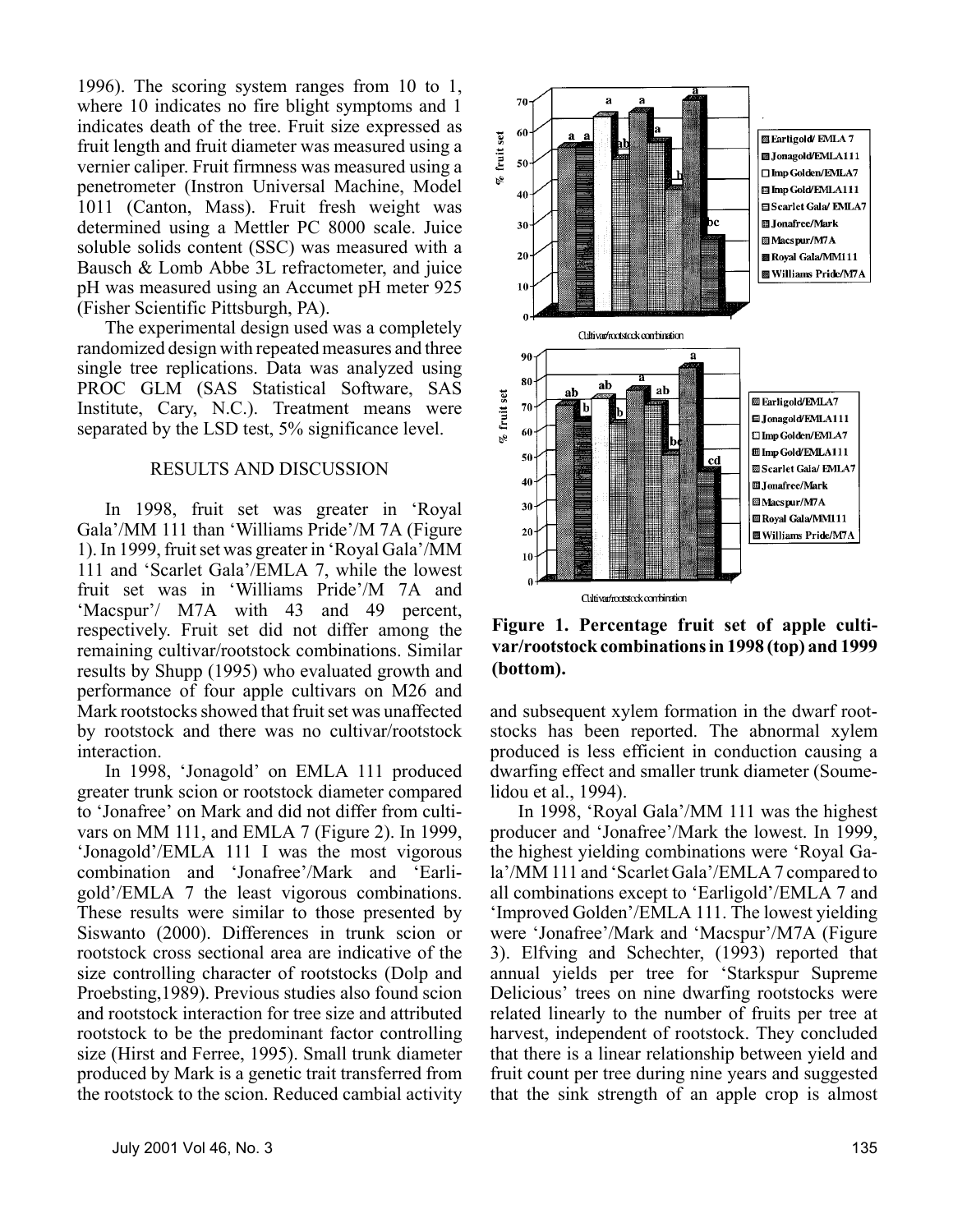

**Figure 2. Scion and rootstock diameter of apple cultivars in 1998 (top) and 1999 (bottom).**

proportional to the number of fruit per tree.

In 1998, 'Jonafree'/Mark, 'Williams Pride'/M7A, and 'Scarlet Gala'/EMLA 7 showed less susceptibility to fire blight compared to 'Golden Improved'/EMLA111, and 'Royal Gala'/MM111 (Figure 4). In 1999, visual evaluation showed that 'Jonafree'/Mark had the highest rating of 9.85, indicating high fire blight resistance. 'Royal Gala'/MM 111 and 'Improved Golden'/EMLA 111 had the lowest rating of 6, indicating a susceptibility of 13–25%, with many infections in the upper 1/4 of the scaffold limbs. Dwarfing and semi-dwarfing rootstocks present less apple tree loss by fire blight than those from seedling rootstocks. Similar results were presented by Sloan et al., (1996). Rasberry (1997) and Lockwood (2000) noted that fire blight is a limiting factor in apple production in Mississippi.

In 1998, maturity indexes showed significant differences among cultivar rootstock combinations (Table 1). 'Jonagold'/EMLA 111, 'Williams



**Figure 3. Influence of scion and rootstock on yield per tree (kg) in 1998 (top) and 1999 (bottom).**

Pride'/M7A, 'Improved Golden'/EMLA 7 or EMLA 111, 'Scarlet Gala'/EMLA 7 and 'Royal Gala'/MM 111 had larger fruit than 'Jonafree'/Mark and 'Macspur'/M 7A. The same trend in fruit size among cultivar/rootstock combinations was observed in 1999. Other studies (Barritt et al., 1994), showed that fruit size was smaller on the most dwarfing rootstock and larger with the semi vigorous and vigorous rootstocks such as M27, M26E, and P.18, respectively. The physiological mechanisms by which dwarfing rootstocks affect fruit characteristics can be due to the reduction in transport of nutrients and hormones, especially gibberellins across the scion/rootstock union.

In 1998, 'Scarlet Gala'/EMLA 7, 'Jonagold'/ EMLA 111, and 'Macspur'/M 7A had firmer fruit than the remaining scion/rootstock combinations. 'Williams Pride'/M7A and ' Earligold' /EMLA 7 showed less firmness at harvest. In 1999, 'Jonafree'/Mark had firmer fruit than ' Williams Pride'/ M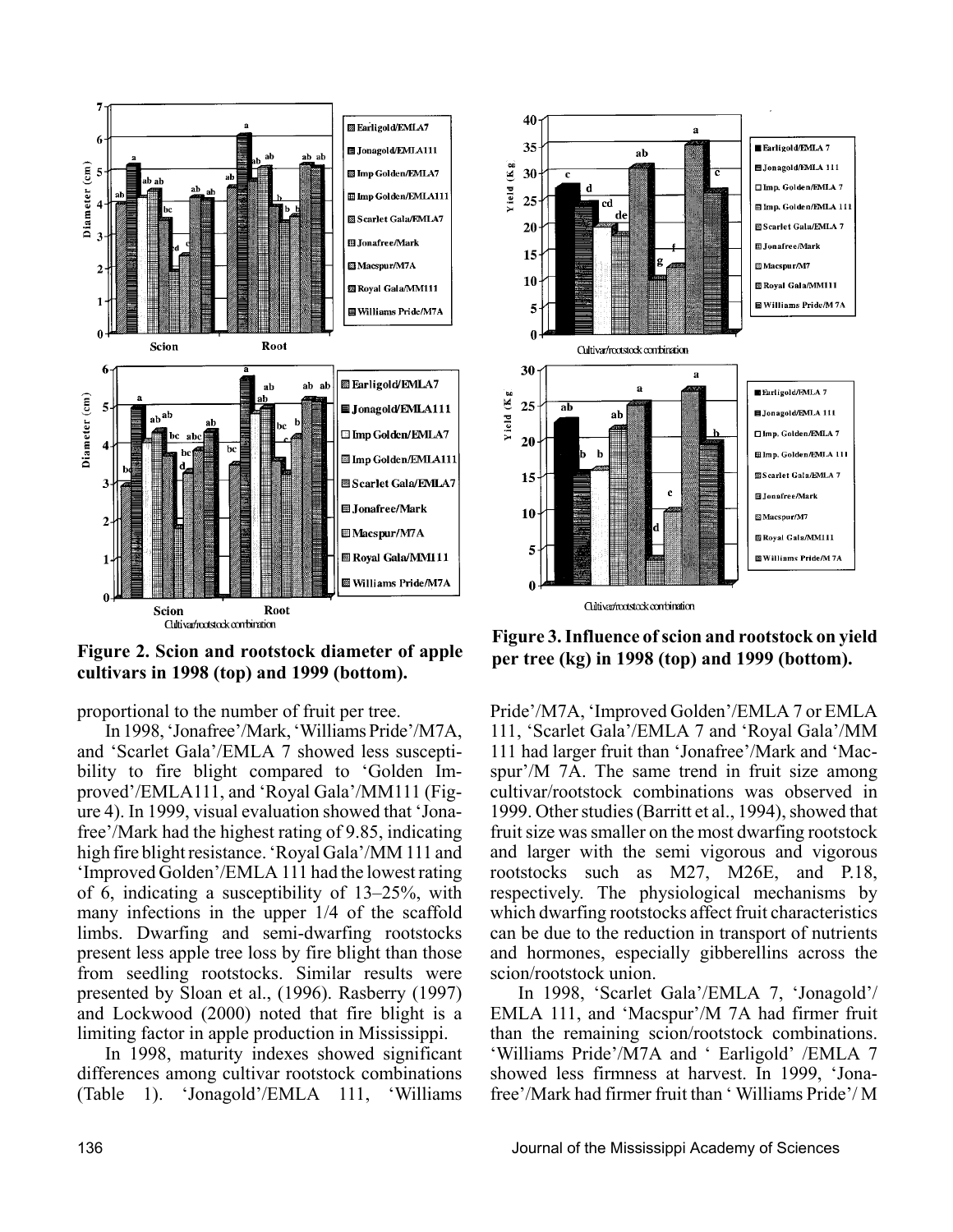7A and ' Earligold'/EMLA 7. The remaining cultivars did not differ in firmness. Firm fruit in Mark in 1999 may be due to small fruit size. Similar results were found by Drake et al., (1988), who found firmest fruit in trees on dwarfing rootstocks than in fruit from semi dwarfing and vigorous rootstocks.

Juice soluble solids concentration (SSC), in general, was not influenced by scion/rootstock combinations in 1998 and 1999. High SSC value in Mark could be attributed to enhanced light distribution withing tree canopies with optimized total canopy interception (Siswanto, 2000). High exposure of fruit and leaves to light may increase SSC in the fruit, compared to fruit that has poor exposure to light (Tustin et al., 1988).

In 1998, 'Royal Gala'/MM 111, 'Scarlet Gala'/EMLA 7 and 'William's Pride'/M7A had higher juice pH values than 'Jonafree'/Mark and 'Macspur'/M7A (Table 1). In general, juice pH ranged from 3.39 to 3.99 for the highest combination. In 1999, again 'Royal Gala'/MM 111 and 'Williams Pride'/M 7A had the highest juice pH than the remaining combinations. 'Jonafree'/ Mark and 'Macspur'/M7A combinations produced the lowest pH over two years (Table 1). These results agree with those presented by Lau (1988), who reported that acidity at harvest varies with the scion cultivar.

#### **CONCLUSIONS**

Nine cultivar rootstock combinations were established to identify their performance and to determine the most suitable for northern Mississippi. For both years, 'Royal Gala'/MM 111 and 'Scarlet Gala'/EMLA 7 showed adaptability to Mississippi conditions, based on fruit size, percentage of fruit set, total yield, and maturity indexes at harvest. During 1998 and 1999, 'Jonagold'/EMLA 111 and 'Improved Golden'/ EMLA 111 or EMLA 7 produced heavier and longer fruit and had a greater scion diameter compared to the remaining combinations, indicating that such plant combinations were vigorous. Another combination that had good overall performance was 'Williams





Pride'/M7A. However, this combination had a substantial amount of fruit drop. 'Jonafree'/Mark, 'Williams Pride'/M7A, 'Macspur'/M7A, and 'Scarlet Gala'/EMLA 7 were least susceptible to fire blight compared to 'Royal Gala'/MM 111 which showed to be the most susceptible combination to this disease. Evaluations for long term performance and postharvest quality will continue. Scion/rootstock combinations such as 'Jonafree'/Mark and 'Macspur'/M7A may not be good combinations for Mississippi conditions due to small fruit size, low fruit weight, and low fruit set percentage in this two year study.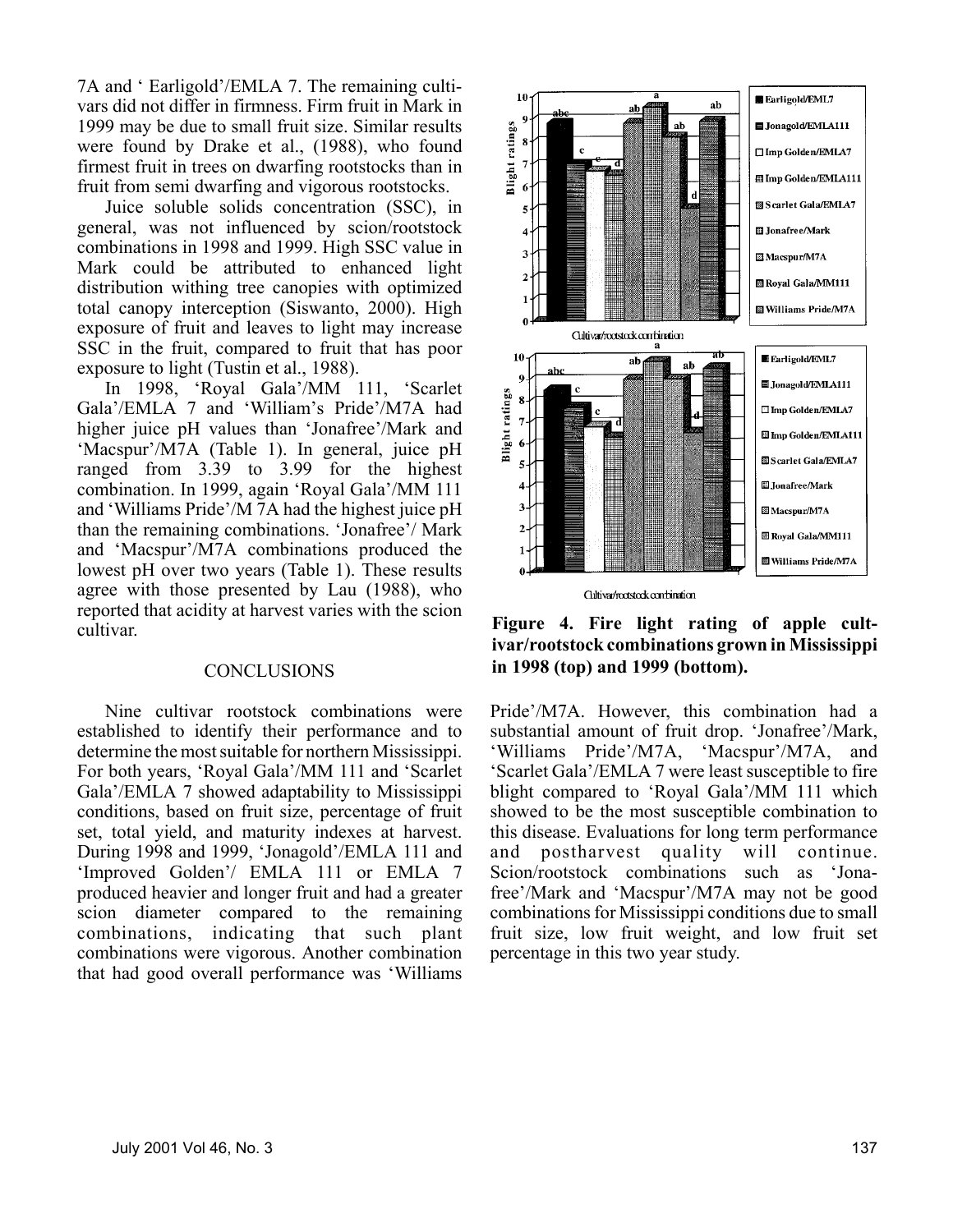| Cultivar        |         | Diameter (cm)     |                 | Length $(cm)$ | SSC (EBrix) |                   | pH                |         | Firm $(N)$ |          |
|-----------------|---------|-------------------|-----------------|---------------|-------------|-------------------|-------------------|---------|------------|----------|
|                 | 1998    | 1999              | 1998            | 1999          | 1998        | 1999              | 1998              | 1999    | 1998       | 1999     |
| Earligold       | 72.9 cd | 67.8 <sub>b</sub> | 69.1 cd         | 59.7 bcd      | 13.0e       | 12.8 bc           | 3.55d             | 3.63 cd | 068.5 d    | 084.8 d  |
| Jonagold        | 81.0 a  | 75.5 a            | 70.3 cd         | 63.3 a        | 13.53 bc    | 13.9 ab           | $3.58$ cd         | 3.6d    | 151.2 ab   | 113.7 c  |
| Imp. Golden     | 81.4 a  | 67.4 bb           | 77.0 a          | $62.5$ ab     | 13.60 b     | 14.1a             | 3.65c             | 3.7c    | 145.5 b    | 132.9 bc |
| Imp. Golden     | 74.7 c  | 63.3 bc           | 72.3 bc         | 56.8 d        | 13.56 bc    | 14.1a             | 3.62c             | 3.7c    | 133.5 bc   | 145.5 b  |
| Scarlet Gala    | 72.3 cd | 64.6 bc           | 69.7 cd         | 58.2 cd       | 13.70 a     | 13.9 ab           | 3.91 <sub>b</sub> | 3.75 bc | 156.0 a    | 151.2 ab |
| Jonafree        | 63.2 f  | 56.3 d            | $57.8\text{ g}$ | 45.7 e        | 13.65 ab    | 14.4 a            | 3.39 f            | 3.45 e  | 113.7c     | 156.0a   |
| Macspur         | 68.9 e  | 57.5 d            | 63.8 e          | 46.2 e        | 13.45 cd    | 13.4 <sub>b</sub> | 3.46 e            | 3.4 ef  | 137.4 ab   | 134.3 bc |
| Royal Gala      | 78.6 b  | 65.5 bc           | 73.9 b          | 59.1 cd       | 13.58 b     | 13.5 <sub>b</sub> | 3.99a             | 3.86a   | 132.9 bc   | 133.5 bc |
| William's Pride | 80.9a   | 74.1 a            | 69.9d           | $60.3$ abc    | 13.54 bc    | $13.9$ ab         | 3.91 <sub>b</sub> | 3.84a   | 081.6 d    | 068.5 d  |

**Table 1. Maturity Indices of Apple Cultivars Measured at Harvest Time, 1998 and 1999**

Means separated (by letters) in columns by Duncan's multiple range test,  $P > 0.05$ 

#### LITERATURE CITED

- Anonymous. 1998. Agriculture Fact Book. USDA Office of Communications, Washington, D.C. V.; 23 cm.
- Barritt, B.H., M.A. Dilley, and A.S. Konishi. 1994. Influence of rootstock on 'Delicious' apple fruit shape. Fruit Var. J. 48(2):126–130.
- Barritt, B.H., A.S. Konishi, and M.A. Dilley. 1995. Intensive Orchard Management. Performance of three apple cultivars with 23 dwarfing rootstocks during 8 seasons in Washington. Fruit Var. J. 49(3):158–170.
- Brown, S.K., and D.E. Terry. 1997. The Cornell University Apple Breeding Program: Past, Present, and Future. Fruit Var. J. 51(4):199–204.
- Childers, N.F. , J.R. Morris, and G.S. Sibbet. 1995. Modern Fruit Science. Horticultural Publications, Gainesville, Florida. 962 pp.
- Dolp, C.A., and E.L. Proebsting, Jr. 1989. Root confinement affect growth and physiology of sweet cherry and apple. 50th ASHS Annual Meeting, Tulsa, Oklahoma, Prog. & Abstract, p. 99.
- Drake, S.R., F.E. Larsen, J.K. Fellman, and S.S. Higgins. 1988. Maturity, storage quality, carbohydrate, and mineral content of 'Goldspur' apples as influenced by rootstock. J. Amer. Soc. Hort. Sci., 116:261–264.
- Elfving, D.C., and I. Schechter. 1993. Fruit count, fruit weight, and yield relationship in 'Delicious' apple tree on nine rootstock. HortScience 28:793–795.
- Fallahi, E., B.R. Simons, J.K. Fellman, M.A. Longstroth, W.M. Colt, and D.O. Ketchie. 1994. Tree growth and productivity and postharvest fruit quality in various strains of 'Delicious' apple. J. Amer. Soc. Hort. Sci. 119:389–395.
- Fandi, N.M. 1997. Evaluation of apple cultivars on dwarfing and semi dwarfing rootstocks. Ph.D dissertation. Mississippi State University.
- Hartmann, H.T., D.E. Kester, and F.T. Davies. 1990. Plant Propagation Principles. Prentice Hall, Inc., Englewood Cliffs, New Jersey. 719 pp.
- Hirst, P.M., and D.C. Ferree. 1995. Effect of rootstock and cultivar on the growth and precocity of young apple trees. J. Amer. Soc. Hort. Sci. 120:622–634.
- Khan, A.S. 1993. Evaluation of apple cultivar on dwarfing rootstocks. Ph.D dissertation. Mississippi State University.
- Lau, O.L. 1988. Harvest indices, dessert quality, and storability of 'Jonagold' apples in air and controlled atmosphere storage. J. Amer. Soc. Hort. Sci., 13:564–569.
- Lockwood, D.W. 2000. Current limitations to apple production in the south. Conference in  $60<sup>th</sup>$  Annual Southern Region-ASHS. January 29–February 2, 2000. Lexington, Kentucky. 363 pp.
- Matta, F.B., and E. Montgomery. 2000. Performance of apple and pear cultivars in northern Mississippi. Mississippi Agricultural & Forestry Experiment Station (MAFES). Vol. 22:12.
- Matta, F.B. 1995. Situation of apple orchards in Mississippi. Conference in New Mexico Apple Grower Meeting.
- McEachern, G.R. 1978. Growing Fruits, Berries, and Nuts in the South. Pacesetter Press, a Division of Gulf Pub., Co., Texas. 540 pp.
- Obernofer, H. 1990 Integrated apple production in south Tyrol. Acta Hort. 285:43–46.
- Rasberry, F.P. 2000. Personal Communication. Mississippi Cooperative Extension Service. Mississippi State University.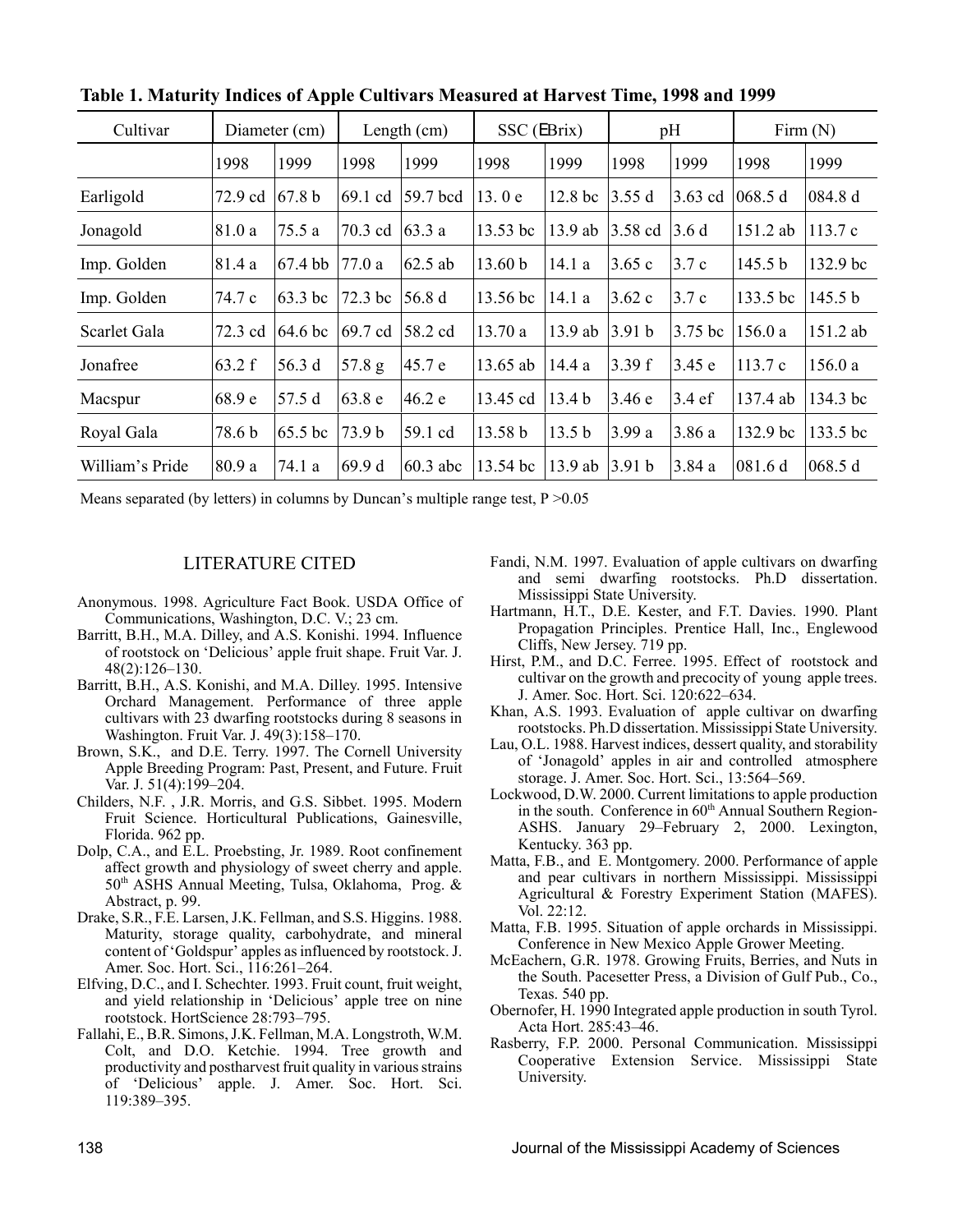- Rasberry, F.P. 1997. Personal Communication. Mississippi Cooperative Extension Service. Mississippi State University.
- Rauf, M.A. 1998. Evaluation of apple cultivars on dwarfing rootstocks. Ph.D dissertation. Mississippi State University.
- Rom, C.R. 2000. The future of the apple industry in the south. Conference in  $60<sup>th</sup>$  Annual Southern Region-ASHS. January 29–February 2, 2000. Lexington, Kentucky. 363 pp.
- Salcedo, F., F.B. Matta, F. Killebrew, and J.O. Garner. 2000. Influence of nitrogen and calcium fertilizer on fire blight susceptibility of 'Royal Gala' apple trees. Mississippi Agricultural & Forestry Experiment Station (MAFES). Bulletin 1093
- Schechtter, I., D.C. Elving, and J.T. Proctor. 1991. Rootstock affect vegetative growth characteristics and productivity of 'Delicious' apple. HortScience 26:1145–1148.
- Shupp, J.R. 1995. Growth and performance of four apple cultivars on M.26 and Mark rootstocks, with or without preplant mineral nutrients. Fruit Var. J. 49(4):198–204
- Siswanto, U. 2000.The evaluation of spur type apple cultivars on semi-dwarfing and dwarfing rootstocks. PhD Dissertation. Mississippi State University.
- Siswanto, U. 1994. The performance of apple cultivars on dwarfing rootstocks. Master Thesis. Mississippi State University.
- Sloan Jr., R. C., F.B. Matta, and F.J. Killebrew. 1996. Effect of cultivar and foliar nutrients on fire blight susceptibility. Mississippi Agricultural & Forestry Experiment Station (MAFES), 22:7.
- Soumelidou, K., D.A. Morris, N.H. Battey, J.R. Barnett, and P. John. 1994. Auxin transport capacity in relation to the dwarfing effect of apple rootstocks. J. Hort. Sci., 69:719–725.
- Tustin, D.S., P.M. Hirst, and I.J. Warrington. 1988. Influence of orientation and position of fruiting laterals on canopy light penetration, yield, and fruit quality of 'Granny Smith' apple. J. Amer. Soc. Hort. Sci., 113:693–699.
- Van der Zwet, T., and H.L. Keil. 1979. Fire Blight—A Bacterial Disease of Rosaceous Plants. USDA Agriculture Handbook 510.
- Walton, P.D. 1988. Principles and Practices of Plant Science. Prentice Hall Englewood Cliffs, New Jersey.
- Westwood, M.N. 1993. Temperate-zone Pomology. Timber Press Portland, Oregon. 511 pp.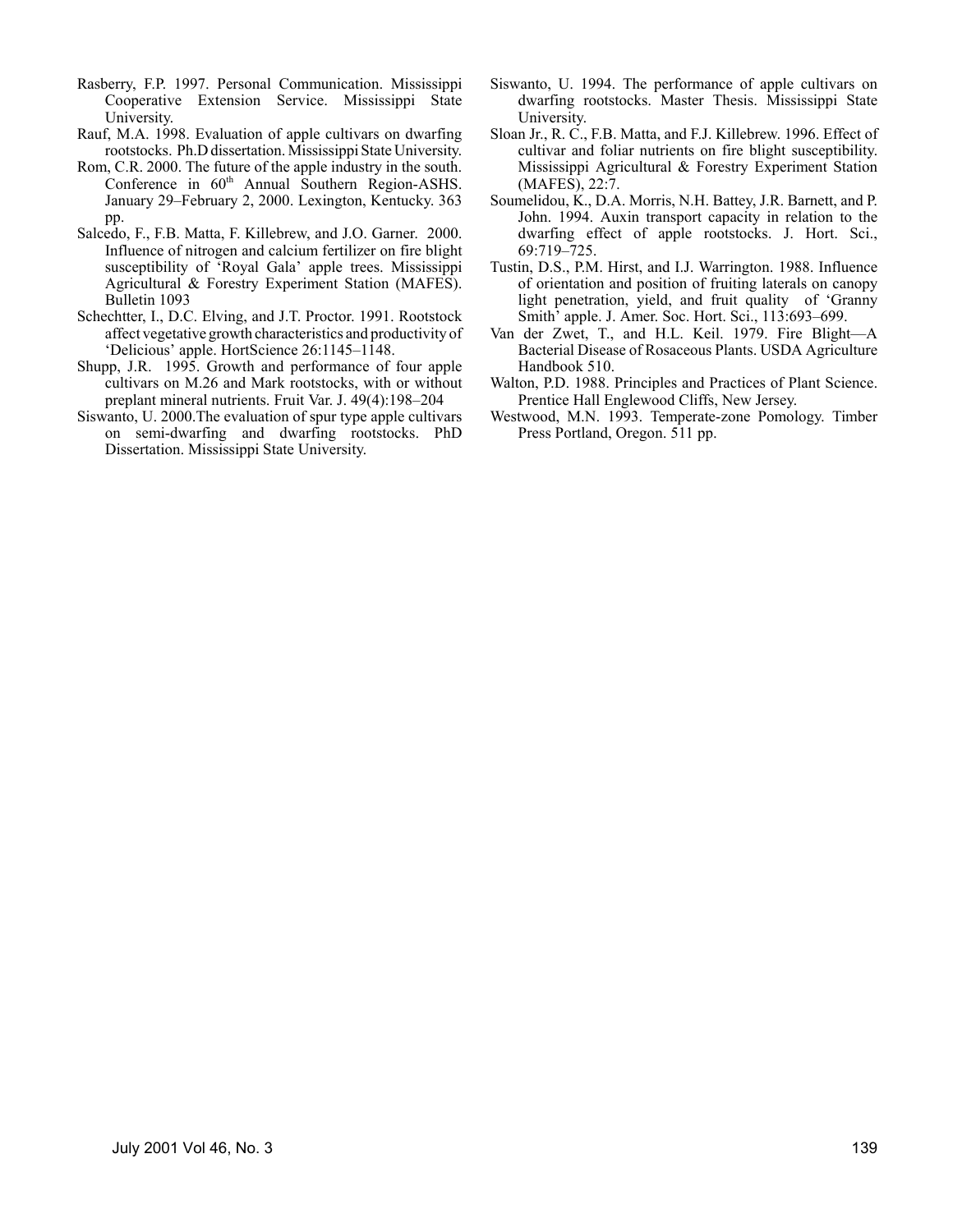### **Comparison of Metabolic Rates of Guppy,**  *Poecilia reticulata* **(Poecilidae), and Black Molly,** *Poecilia latipinna* **(Poecilidae), at Different Temperatures**

**Julius O. Ikenga1 , Sharonda R. Stewart, and Benita L. Page** Mississippi Valley State University, Itta Bena, MS 38941

This research was designed to compare the metabolic rates *(mRs)* of guppy, *Poecilia reticulata* (Poecilidae) and black molly, *Poecilia latipinna* (Poecilidae) at 23–25°C and at 15°C, using the indirect respirometry. Most aquaria kept at homes are maintained in the 23–25°C temperature range. The 15<sup>o</sup>C was chosen to test the fishes' survivability at a lower temperature and to compare the *mRs* at different temperatures. Guppies and mollies are popular, small aquarium pets. The male guppies are about 3 centimeters long and are naturally smaller than the male black mollies. Both fishes, along with other similar aquarium pets, are viviparous; which enabled them to occupy an important niche in fish evolution. Using end-point titration, we measured the metabolic carbon dioxide  $(CO<sub>2</sub>)$ produced by the guppy and the black molly that displaced 1 and 2 milliliters of water, respectively. Endpoint data collected were adjusted and used to calculate the  $mRs$  in  $\mu$ M CO<sub>2</sub>/ml/hr. The average *mRs* of the guppy was found to be 7.11, 10.45, 11.58, and 9.02  $\mu$ M CO<sub>2</sub>/ml/hr at 15, 23, 24, and 25°C, respectively. The black molly at the above temperatures had average *mRs* of 4.78, 6.6, 7.40, and 5.78  $\mu$ M CO<sub>2</sub>/ml/hr, respectively. Both fishes survived testing at 15°C. The black molly however, regulated its  $mR$  much more tightly (5.4 to 4.5  $\mu$ M CO<sub>2</sub>/ml/hr) at 15<sup>o</sup>C than the guppy did  $(8.0 \text{ to } 6.3 \text{ µM CO} / \text{ml/hr})$  in the same temperature range. The two species responded metabolically to changes in water temperature. But, it is unclear how much of the observed differences in *mR* were due to species or weight differences. Similar research using the female guppies which can measure up to 6 cm long and the female black mollies of the same body weight is recommended to resolve the question on weight differences.

Guppy and black molly are small, tropical aquarium pets. The male guppy is about 3 cm long and by nature is smaller than the male black molly. Both the guppies and the black mollies are closely related to the swordtails, platys and mosquito fish. Their uniqueness as live bearers has enabled them to occupy an important niche in the evolution of fishes. Guppy is a native to the fresh waters of Venezuela and the Caribbean Islands, where water temperature is usually at least  $20^{\circ}$ C. The demand for guppy in the last decade has increased immensely that it now rivals goldfish as the world's most popular aquarium pet. Molly on the other hand, is generally found in the fresh-waters between Mexico and Venezuela. It is particularly vulnerable to cold temperatures. Ready availability from commercial sources and low maintenance make both fishes very attractive for use in research. The guppies in particular have already been dubbed the laboratory mice in the aquaria. However, majority of natural habitats for the guppy and the molly and other live bearers is under threat through improper landscaping, logging, or recreational use.

Guppy and black molly, like many other gillbreathing animals, continually exchange carbon dioxide for oxygen with their ambient environment. Most fishes further enhance exchange of gases by using ram ventilation (Muir and Kendall, 1968; Eckert and Randall, 1983), or the buccal-opercular pump (Steffensen and Lamholt, 1983; Steffensen, 1985). Additionally, many fishes are able to switch selectively between the two modes of gas exchange. Steffensen (1985) suggested possible involvement of both chemoreceptors and mechanoreceptors in the mode-switching reflex. At the cellular level, oxygen is used as the final electron acceptor during aerobic respiration. As a result, energy, metabolic carbon dioxide and water are produced (Pelster and Dried-

<sup>&</sup>lt;sup>1</sup>Author for correspondence.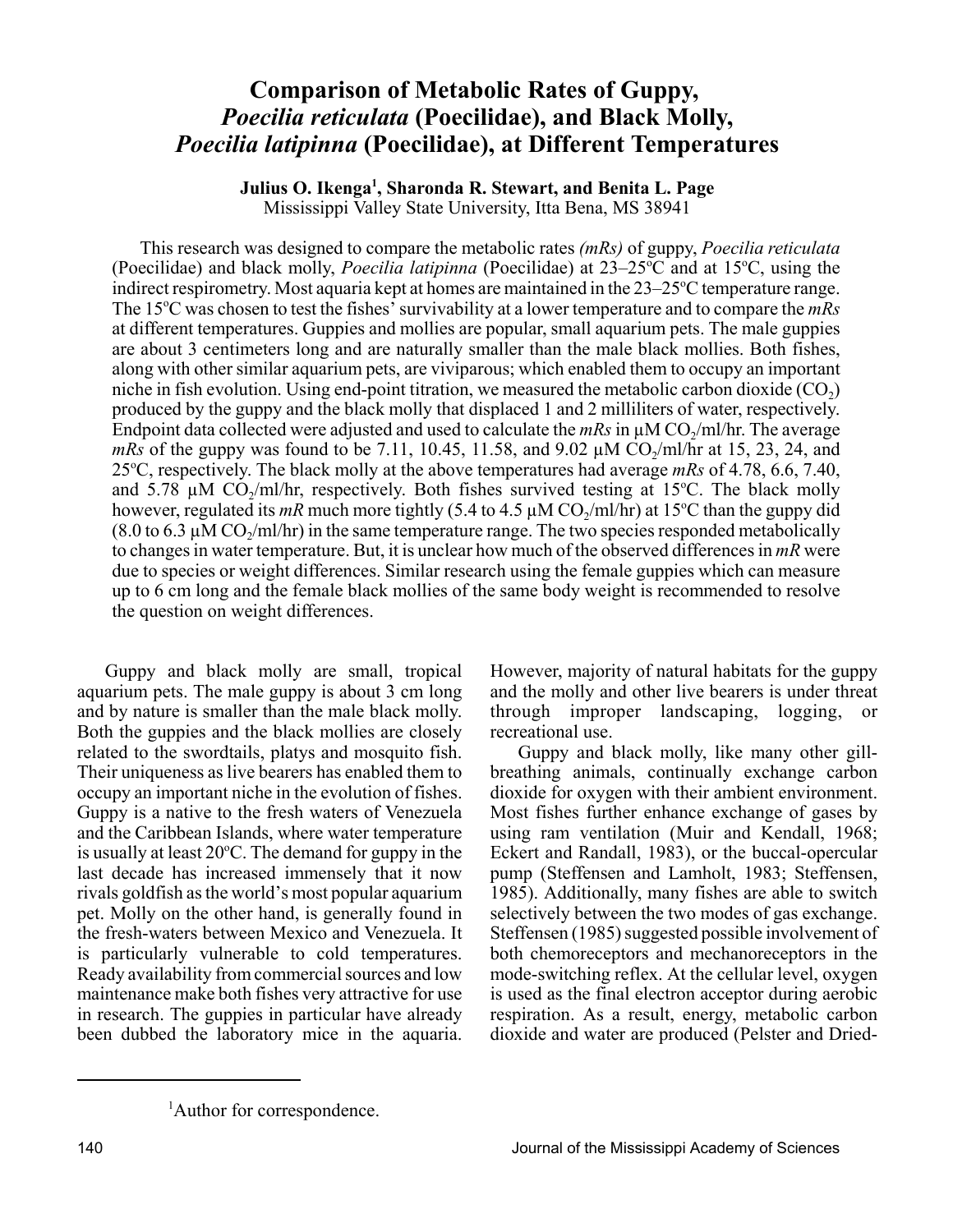zic, 1994; Pelster, 1995a, 1995b; Pelster and Pott, 1996). The rate of production of metabolic carbon dioxide depends on the animal's complexity, activity level, and temperature. These same factors also affect the amount of oxygen the animal consumes (Hughes, 1965). In this research we quantified the metabolic rates *(mRs)* of guppy (*Poecilia reticulata)* and the black molly *(Poecilia latipinna)* using the indirect respirometry at  $23-25^{\circ}$ C and at 15 $^{\circ}$ C. The latter technique enabled measurements of metabolic rates *(mRs)* using the produced carbon dioxide as a target molecule.

#### MATERIALS AND METHODS

This research was conducted at Mississippi Valley State University, Itta Bena, MS from October 1997 to April 2000. Three 10 gallon aquarium tanks filled with de-chlorinated tap water were stocked with guppies and black mollies from a local supplier. Each guppy was found to displace 1 ml of water in a graduated cylinder while each molly displaced 2 ml of water in a graduated cylinder. The water in the stock tanks were continuously filtered and aerated with Aqua-Tech filtration units. All fishes were allowed to acclimate for about two weeks before use in the experiment (Hochachaka and Somero, 1971). Fishes were fed once a day with Tropical flakes . The research methods we used were modified from Skavaril et al. (1993). Fifty ml of aquarium water at 23°C was measured with a graduated cylinder and poured into three, clean 100 ml beakers labeled 1, 2, and 3. A guppy and a black molly were scooped each from its tank with a dip net and gently transferred into beakers 2 and 3, respectively. Beaker 1 served as the control setup. Each beaker was tightly sealed with a clinging-plastic wrap and secured with a rubber band. The setups were then allowed to sit undisturbed for 30 minutes, during which the fishes carried on their routine activities. Next, the plastic seal was quickly removed from the three test-beakers and the fishes in beakers 2 and 3 were transferred with a perforated plastic spoon into 50 ml graduated cylinders. The latter cylinders contained 20 ml of aquarium water that was taken from the respective stock tanks. Contamination or loss of water from the above beakers was avoided during the fishes' transfer by using dedicated, perforated plastic spoon for each fish and completely draining all the water from the spoon back into the beaker.

Eight drops of phenolphthalein solution were

then added to the test-waters in each of the three beakers as a color indicator. The test-waters were each titrated to endpoint with a burette that contained 2.5 µM of sodium hydroxide (NaOH) solution. The amount of NaOH solution used to neutralize the carbonic acid in the control was deducted from the amounts used in beakers 2 and 3. The resulting data represent the adjusted volumes of NaOH used for the test-waters in beakers 2 and 3 that previously contained the test fishes and hence, were used to calculate the metabolic rates (*mRs*) of the fishes in  $\mu$ M CO<sub>2</sub>/ml/hr. The mass of each fish was determined as the difference between the final and the initial water volumes in the 50 ml graduated cylinders. The above procedures were repeated at 24,  $25$ , and  $15^{\circ}$ C and the fishes were rested  $24$  h between tests. The *mR* was calculated using the formula: *mR*  $=$  [ml NaOH (adjusted)] x [2.5  $\mu$ M NaOH/ ml] ' [Fish volume (ml)]  $x$  [0.5 hr].

#### RESULTS

The *mRs* of black molly at 23 to 25°C ranged from 5.0 to 14.3  $\mu$ M CO<sub>2</sub>/ml/hr (Table 1). For guppy in the above temperature ranges, the *mRs* ranged from 9.0 to 13.5  $\mu$ M CO<sub>2</sub>/ml/hr (Table 1). The average *mRs* for guppy were 10.45, 11.58, and 9.02  $\mu$ M CO<sub>2</sub>/ml/hr at 23, 24, and 25°C (Table 2). In comparison, the average *mRs* for black molly at the above temperatures were 6.6, 7.40, and 5.78 µM  $CO_2/ml/hr$  (Table 2). At 15<sup>o</sup>C the *mRs* of the black molly ranged from 4.5 to 5.4  $\mu$ M CO<sub>2</sub>/ml/hr (Table 3). Also at  $15^{\circ}$ C, the *mRs* of guppy ranged from 6.3 to 8.0  $\mu$ M CO<sub>2</sub>/ml/hr (Table 3). Figure 1 shows the average *mRs* of black molly and guppy in µM  $CO_2/ml/hr$  at 15°C and at 23 to 25°C. Metabolism for both fishes was lowest at  $15^{\circ}$ C and highest at  $24^{\circ}$ C (Fig. 1). No mortality was observed at any of the temperatures tested.

#### DISCUSSION

In the absence of high technological equipment, the indirect respirometry is a low cost and effective means of measuring the metabolic rates of small aquatic animals. Our data show that both the guppy and the black molly actively carried on metabolic processes during the test periods. The metabolic rates (*mRs*) for both fishes appear to increase as the ambient temperature increased (Fig. 1). Such increases in *mR* relative to rising temperatures do not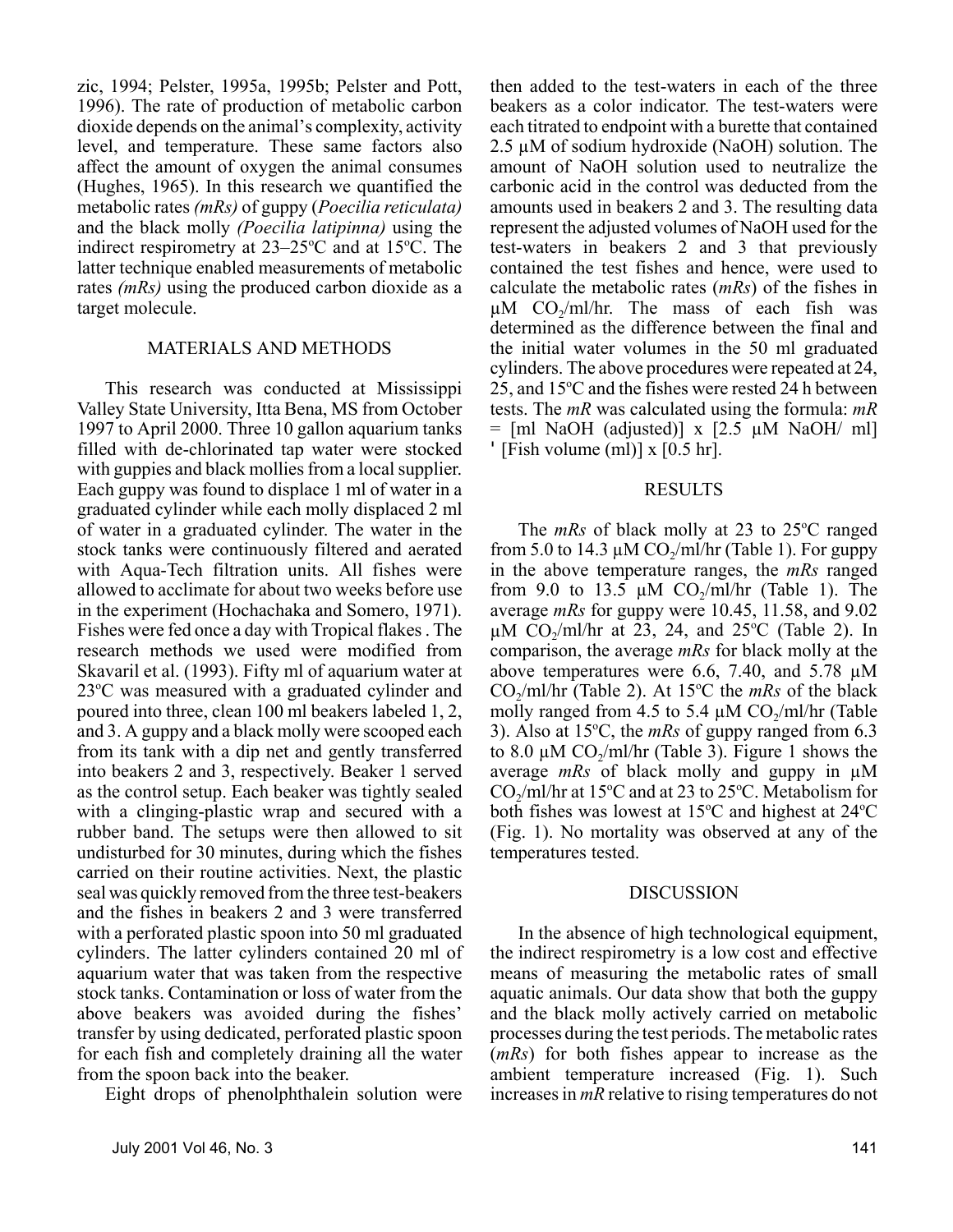go on indefinitely, as is the case with the two fish species we tested.

The increases in the *mR* that both species exhibited were gradual from 15 to  $24^{\circ}$ C before dropping at 25°C. The decline in the *mR* observed for the guppy and the black molly after 24°C suggests that both fishes may have definite upper temperature tolerance for routine activities. The latter are activities supported by routine metabolism. Generally, when routine metabolism occurs, it permits fish to swim continuously, undisturbed, and without tiring (Hughes, 1965; Fry, 1971; Milligan, 1996). Such swimming has also been described as steady-state swimming and to involve a broad range of swimming speeds (Milligan, 1996), as are frequently observed in most home aquarium tanks. Routine metabolism is important for fish normal cruises in its territory and for long distance travels. Both activities are also essential for fish survival and are largely supported by aerobic respiration, which occurs in the red muscles. There, the pyruvate



**Figure 1. Average metabolic rates of guppy (***Poecilia reticulata***) and black molly (***Poecilia latipinna***) based on metabolic carbon dioxide produced in µM/ml/hr.**

molecules are metabolized to  $CO<sub>2</sub>$  and  $H<sub>2</sub>O$  in the mitochondria using oxygen molecules as the final electron acceptors.

|                | Gu, guppy, апа вш, біаск шопу. |                                |           |                  |                    |           |       |                                                 |  |
|----------------|--------------------------------|--------------------------------|-----------|------------------|--------------------|-----------|-------|-------------------------------------------------|--|
| Experiment     |                                | 2.5 µM NaOH solution used (ml) |           |                  |                    |           |       |                                                 |  |
| Test<br>No.    | Temp. °C                       | Experimental<br>Setup          |           | Control<br>Setup | Adjusted<br>Volume |           |       | CO <sub>2</sub> Produce<br>$d$ ( $\mu$ M/ml/hr) |  |
|                |                                | Gu                             | <b>Bm</b> |                  | Gu                 | <b>Bm</b> | Gu    | <b>Bm</b>                                       |  |
|                | 23                             | 2.40                           | 3.40      | 0.20             | 2.20               | 3.20      | 11.00 | 8.00                                            |  |
| 2              | 23                             | 2.20                           | 2.40      | 0.40             | 1.80               | 2.00      | 9.00  | 5.00                                            |  |
| 3              | 23                             | 2.50                           | 2.70      | 0.40             | 2.10               | 2.30      | 11.50 | 5.57                                            |  |
| $\overline{4}$ | 23                             | 2.60                           | 2.50      | 0.45             | 2.15               | 2.05      | 10.75 | 5.13                                            |  |
| 5              | 23                             | 2.40                           | 3.40      | 0.40             | 2.00               | 3.00      | 10.00 | 7.50                                            |  |
| 6              | 24                             | 3.00                           | 6.00      | 0.30             | 2.70               | 5.70      | 13.50 | 14.30                                           |  |
| 7              | 24                             | 3.00                           | 2.80      | 0.55             | 2.45               | 2.25      | 12.30 | 5.63                                            |  |
| 8              | 24                             | 2.50                           | 3.75      | 0.45             | 2.05               | 3.30      | 10.30 | 8.25                                            |  |
| 9              | 24                             | 2.70                           | 2.80      | 0.40             | 2.30               | 2.40      | 11.50 | 6.00                                            |  |
| 10             | 24                             | 2.65                           | 3.75      | 0.50             | 2.15               | 3.25      | 10.80 | 8.13                                            |  |
| 11             | 25                             | 2.85                           | 3.15      | 0.45             | 2.40               | 2.70      | 12.00 | 6.75                                            |  |
| 12             | 25                             | 2.70                           | 4.00      | 0.45             | 2.25               | 3.55      | 11.30 | 8.88                                            |  |
| 13             | 25                             | 2.50                           | 3.00      | 0.45             | 2.05               | 2.55      | 10.30 | 6.38                                            |  |
| 14             | 25                             | 2.80                           | 3.20      | 0.45             | 2.35               | 2.75      | 11.75 | 6.88                                            |  |
| 15             | 25                             | 2.60                           | 3.60      | 0.45             | 2.15               | 3.15      | 10.80 | 7.90                                            |  |

**Table 1. Metabolic rates of guppy (***Poecilia reticulata)* **and black molly (***Poecilia latipinna***) based on metabolic carbon dioxide produced at 23–25o C.** nd Rm, black molly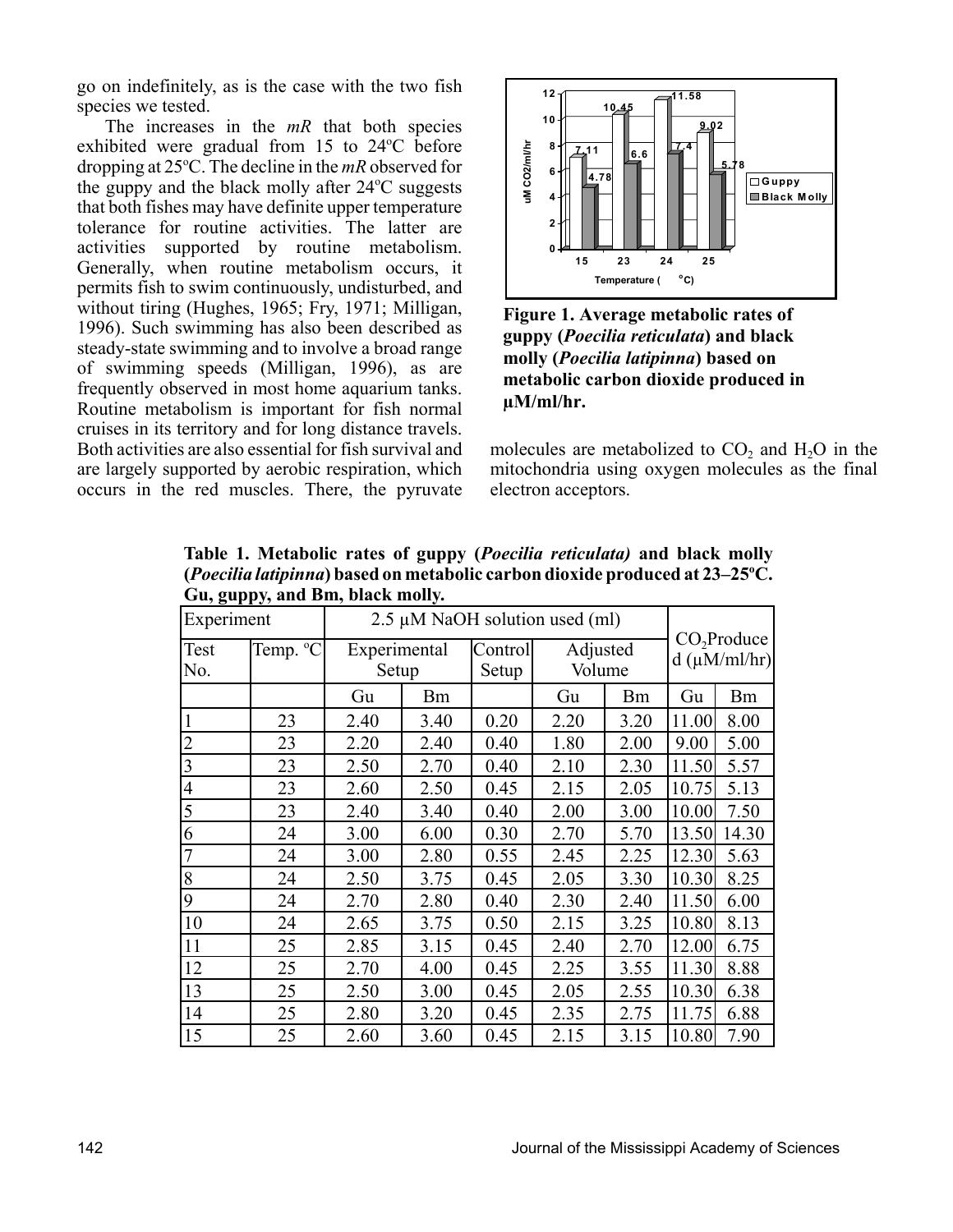| The black molly we tested                  |
|--------------------------------------------|
| has twice the mass of the                  |
| guppy. The guppy consistently              |
| showed a higher mR at each                 |
| temperature tested. This                   |
| observation supports the                   |
| general knowledge that                     |
| smaller animals tend to have               |
| higher <i>mRs</i> when compared to         |
| larger animals on equal weight             |
| basis (Hughes, 1965). Black                |
| mollies are particularly                   |
| vulnerable to cold                         |
| temperatures. This may                     |
| explain why they regulated                 |
| their <i>mRs</i> much more tightly,        |
| between $4.5$ and $5.4 \mu M$              |
| $CO_2/ml/hr$ at $15°C$ , as                |
| compared to the guppy (6.3 to              |
| 8.0 $\mu$ M CO <sub>2</sub> /ml/hr) at the |
| same temperature. It is unclear            |
| how much of the differences                |
| in <i>mR</i> that we observed is           |
| purely attributable to                     |
| differences in species, and if             |
| any, to weight differences.                |
| Additional study is therefore              |
| warranted to resolve the point             |
| of differences.                            |

| Table 2. Average metabolic rates for guppy ( <i>Poecilia reticulata</i> ) |
|---------------------------------------------------------------------------|
| and black molly ( <i>Poecilia latipinna</i> ) based on metabolic carbon   |
| dioxide produced in $\mu$ M/ml/hr.                                        |

| Fish           | $15^{\circ}$ C | $23^{\circ}$ C | $24^{\circ}$ C | $25^{\circ}$ C |
|----------------|----------------|----------------|----------------|----------------|
| Guppy          | 7.11           | 10.45          | 11.58          | 9.02           |
| Black<br>Molly | 4.78           | 6.60           | 7.40           | 5.78           |

**Table 3. Metabolic rates of guppy (***Poecilia reticulata***) and black molly (***Poecilia latipinna***) based on metabolic carbon dioxide produced at 15o C. Gu, guppy, and Bm, black molly.**

|                | 2.5 µM NaOH solution Used (ml) |      |                  |      |                    |      |                                             |  |
|----------------|--------------------------------|------|------------------|------|--------------------|------|---------------------------------------------|--|
| Test No.       | Experimental<br>Setup          |      | Control<br>Setup |      | Adjusted<br>Volume |      | CO <sub>2</sub> Produced<br>$(\mu M/ml/hr)$ |  |
|                | Gu                             | Bm   |                  | Gu   | <b>Bm</b>          | Gu   | <b>Bm</b>                                   |  |
|                | 1.90                           | 2.45 | 0.30             | 1.60 | 2.15               | 8.00 | 5.40                                        |  |
| $\overline{2}$ | 1.60                           | 2.10 | 0.30             | 1.30 | 1.80               | 6.50 | 4.50                                        |  |
| 3              | 1.50                           | 2.10 | 0.25             | 1.25 | 1.85               | 6.30 | 4.60                                        |  |
| 4              | 1.65                           | 2.15 | 0.35             | 1.30 | 1.80               | 6.50 | 4.50                                        |  |
| 5              | 1.75                           | 2.25 | 0.35             | 1.40 | 1.90               | 7.00 | 4.80                                        |  |
| 6              | 2.05                           | 2.30 | 0.45             | 1.60 | 1.85               | 8.00 | 4.60                                        |  |
| 7              | 1.75                           | 2.25 | 0.45             | 1.30 | 1.80               | 6.50 | 4.50                                        |  |
| 8              | 2.00                           | 2.45 | 0.40             | 1.60 | 2.05               | 8.00 | 5.10                                        |  |
| 9              | 1.85                           | 2.40 | 0.40             | 1.45 | 2.00               | 7.30 | 5.00                                        |  |
| 10             | 1.75                           | 2.25 | 0.35             | 1.40 | 1.90               | 7.00 | 4.80                                        |  |

#### LITERATURE CITED

- Eckert, Roger, and David Randall, 1983. Animal Physiology: Mechanisms and adaptations. W. H. Freeman and Co., NY, pp. 476–512.
- Fry, F.E.J. 1971. The effect of environmental factors on the physiology of fish. Pages 11–98 *in* W.S. Hoar, and D.J. Randall, eds. Fish Physiology, vol. VII. Academic Press, NY.
- Hochachka, P.W., and G.N. Somero. 1971. Biochemical adaptation to the environment. Pages 100–148 *in* W.S. Hoar and D.J. Randall, eds. Fish physiology, vol. VI. Academic Press, NY.
- Hughes, G.M. 1965. Comparative physiology of vertebrate respiration. Harvard University Press, Cambridge, MA, pp. 1–40.
- Milligan, C.L. 1996. Metabolic recovery from exhaustive exercise in rainbow trout. Rev. Comp. Biochem Physiol. 113A:51–60.
- Muir, B.S., and I.J. Kendall. 1968. Structural modifications in the gills of tunas and some other oceanic fishes. Copeia

2:388–398.

- Pelster, B., J. Hichs and W. R. Driedzic. 1994. Contribution of the phosphate shunt to the formation of  $CO<sub>2</sub>$  in swimbladder tissue of the eel. J. Exp. Biol. 197:119–128.
- Pelster, B. 1995a. Metabolism of the swimbladder tissue. Biochem. Molec. Biol. Fishes 4: 101–118.
- Pelster, B. 1995b. Mechanisms of acid release in isolated gas gland cells of the European eel, *Anguilla anguilla*. Am. J. Physiol. 270: R793–R799.
- Pelster, B., and L. Pott. 1996. Control of acid secretion in cultured gas gland cells of the European eel, *Anguilla anguilla*. Am. J. Physiol. 270: R578–R58.
- Skavaril, R., M. Finnen, and S. Lawton. 1993. General biology lab manual: Investigations into life's phenomena. Sanders College Publishing, N.Y., pp. 73–75.
- Steffensen, J.F., and J.P. Lamholt. 1983. Energetic cost of branchial ventilation in sharksucker, *Echeneis naucrates*. L. Exp. Biol. 103:185–192.
- Steffensen, J.F. 1985. The transition between branchial pumping and ram ventilation in fishes: Energetic consequences and dependence on water oxygen tension. J. Exp. Biol. 114:141–150.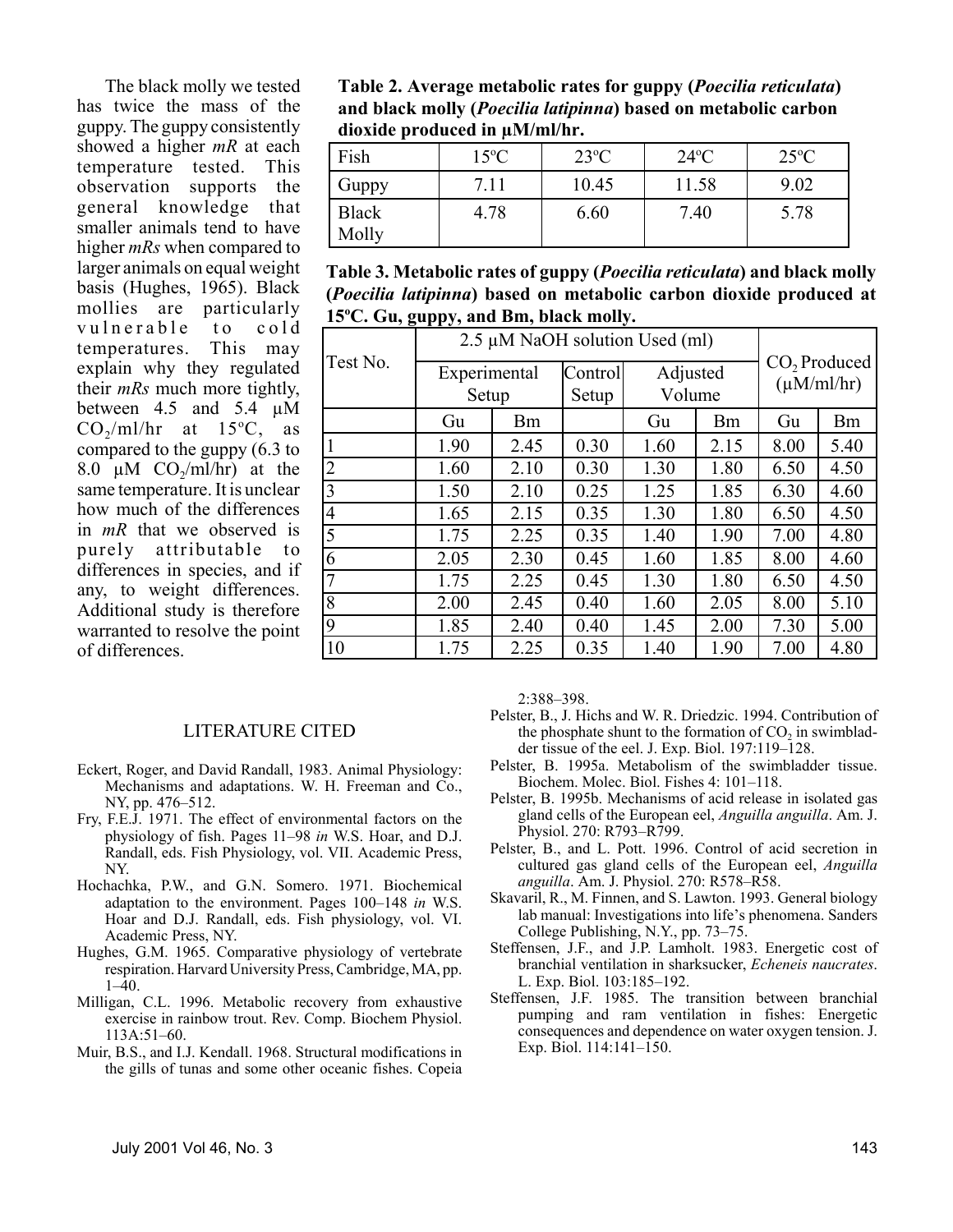### **On the Use of Probability Calculations in the Critique of Evolution**

#### **Peter Butko**

University of Southern Mississippi, Hattiesburg, MS 39406-5043, U.S.A.

It is not easy to test evolution experimentally, mostly due to the near impossibility of controlled experimentation and, consequently, the lack of reproducibility. Thus the evolution theory is not universally accepted even among scientists. The crucial concept of evolution is the spontaneity of evolutionary changes: life as we observe it today emerged and evolved as a result of interactions between environment on one side and biomolecules or, later, cells and organisms, on the other side. No intervention of an intelligent designer is necessary at any point. Scientists opposed to this notion argue that life is so complex, especially at the molecular level, that it is statistically impossible for it to rise and evolve spontaneously by small evolutionary steps. To support their claims they often use probability calculations that invariably lead to the conclusion that the odds against emergence of, e.g., the eye, a biochemical pathway, or life as a whole, are some ridiculously high number. Consequently, organisms and their constituents could not have evolved spontaneously, but must have been designed by a goal-oriented, prescient, intelligent designer.

Enzyme cascades, such as the immune complement system or blood clotting, and biochemical pathways are the favorite targets of the "designists" since the coordinated presence and functioning of many factors, connected in series, seems absolutely necessary for the final result to occur, i.e., destruction of a microbe, formation of a blood clot, or synthesis of a metabolite. Missing only one link in the chain results in no effect at all and thus it is not possible to have a partial and step-wise improvement, which is a central principle of evolution. This apparent paradox disappears with the realization of three facts. First, genes, biochemical pathways, and organs do not evolve *de novo* and randomly. Evolution does not work as a random number generator and does not create anything from nothing. It only can modify preexisting systems, which greatly limits the number of possible evolution pathways and outcomes. Systems with new small modifications may exhibit selective advantage over the systems without those modifications, which is referred to as natural selection. The interplay between the limits, imposed by a system's prehistory, and natural selection imparts a continuity and apparent directionality to the whole process. For example, Dawkins (1996) has solved the darwinists' "difficulty" with the evolution of the eye by proving that intermediary steps

do exist and that to sense some light is better (in the evolutionary sense) than not to sense any. Complex structures and pathways were thus forged by natural selection, but probabilistic calculations rarely take it into account. Second, many biological systems did not evolve for the function they fulfill today. Rather, they adopted the given new function when the environment allowed for it. For example, the Krebs cycle did not evolve originally to feed NADH to the electron transport chain; it was co-opted for that purpose with the accumulation of oxygen in the atmosphere. And third, many biochemical pathways are not true all-ornone systems. They are organized in cascades not in order to produce the final effect, but rather to ensure a better control and/or amplification of the process in question. For example, one of the active components of the complement, C3b, is formed spontaneously and is constantly present in serum at a low level; other complement components modulate, i.e., decrease or increase, C3b concentration as necessary. The three above-mentioned notions should be a part of any serious evolutionary considerations, but the scope of the present paper is limited. I do not discuss the mechanics of gene duplication or exon shuffling which are the main means by which new molecules arise (Graur and Li, 2000). I also do not address the big philosophical issues in the discourse between the darwinists and the "designists". My modest goal is to point out flaws in the probabilistic reasoning applied to evolution by the latter and show that, even in the absence of all the higher-level evolutionary mechanisms, mere random shuffling of molecules and their parts, when interpreted correctly, may lead to interesting results. As a particular example, the quantitative argument of Behe (1996) against the evolution of tissue plasminogen activator (TPA) is subjected to criticism.

TPA is an enzyme that participates in the biochemical cascade of blood clotting. Behe's argument is reproduced below, almost verbatim (p. 93 of Behe, 1996). A model animal with blood-clotting cascades is said to have about  $3 \times 10^4$  genes, which code for proteins or protein domains. TPA has four different types of domains. Therefore, putting the four specific domain types together in the enzyme molecule by chance is an event with the probability of about  $10^{-18}$ . Behe's calculation is straightforward and simple, although simplified: TPA actually consists of five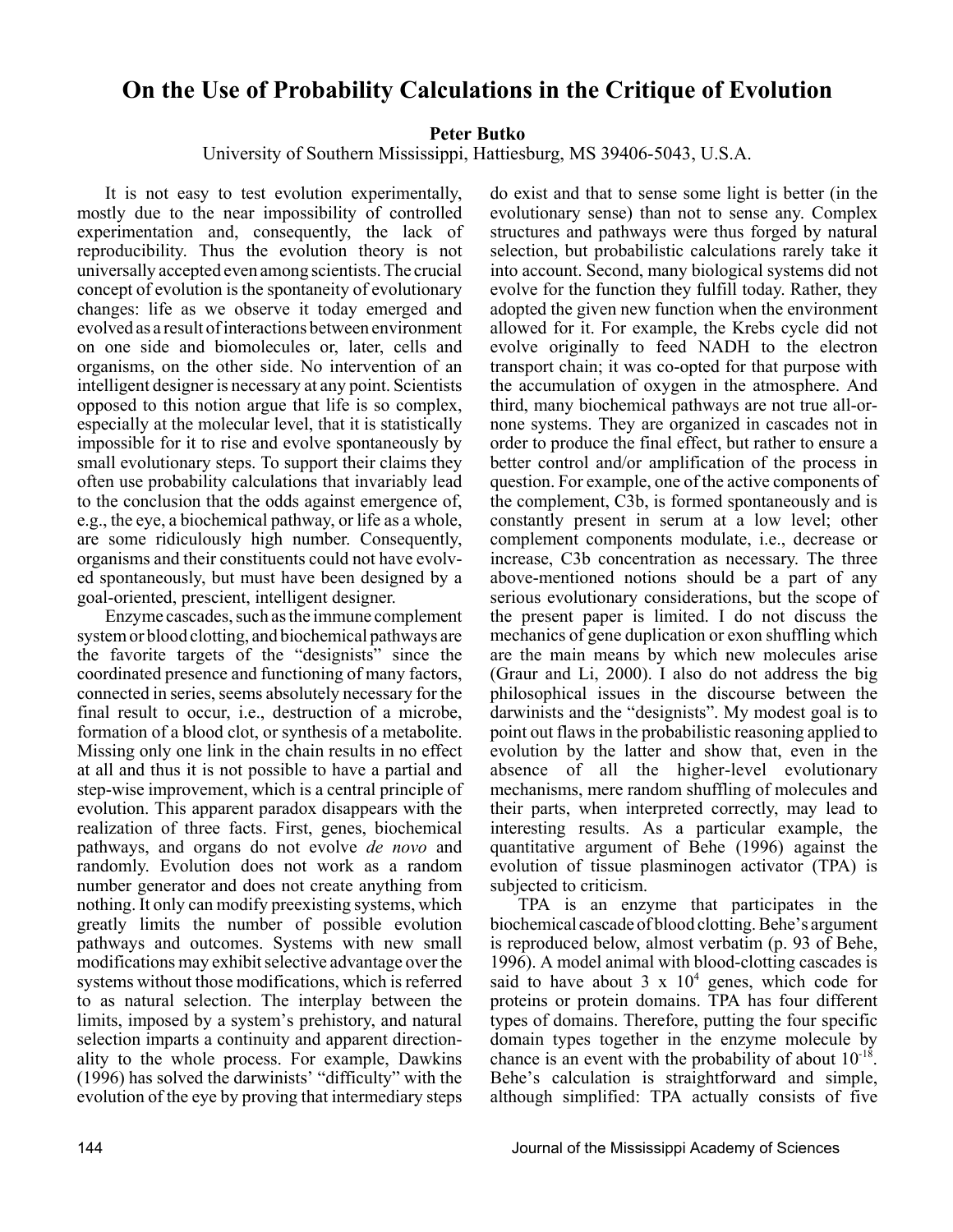domains, two of the five being identical; also, all the details of the machinery necessary for gene shuffling and protein expression have been neglected. But the calculation is followed by sheer demagoguery, whose only aim is to disorient the reader and to make the probability of forming TPA look extremely small. Behe continues: "Now, if the Irish Sweepstakes had odds of winning of one-tenth to the eighteenth power, and if a million people played the lottery each year, it would take an average of about a thousand billion years before anyone (not just a particular person) won the lottery. A thousand billion years is roughly a hundred times the current estimate of the age of universe." (p. 94). It is most puzzling why only million people participate in Behe's Irish Sweepstakes and why the drawing is carried out only once a year, but such numbers conveniently assure the author the desired small probability. Are such numbers relevant to the world of molecular or cellular biochemistry? I am afraid not. One just needs to realize that the model animal consists of about  $10^{12}$  cells and each cell carries the whole set of genes. Therefore, a single animal provides the opportunity to carry out  $10^{12}$  different shufflings in its cells to make a TPA molecule. If we multiply that number by the number of animals of the given species populating the whole Earth, say  $10^9$ , suddenly we have the opportunity to carry out  $10^{21}$ shufflings when the cells in all the animals divide. How often cells divide depends on the cell type and the tissue. Let us assume that an average cell divides once in three days, which means that in one year it divides about  $10<sup>2</sup>$  times. Thus, in one year, the population of our model animals can undergo  $10^{23}$  gene reshufflings to create the TPA molecule by chance. Comparing this result to Behe's number leads to the conclusion that the animal population (of a single species) on the planet can carry out sufficient number of reshufflings to produce about 10<sup>5</sup> TPA molecules each year—by blind chance! This, of course, is an overestimation; the celldivision concept employed is more applicable to microorganisms than to animals with blood-clotting cascades. In a more sober estimate, we may include into our reasoning the fact that only those changes that occur in germ cells are carried over to the next generation and thus are meaningful for evolution. Since males usually produce many more germ cells than females, we can leave the females out from the calculation. Assuming that a male produces  $10<sup>8</sup>$  sperm cells in a year, a population of  $10^9$  individuals can carry out  $10^{17}$  inheritable gene shufflings in a year. How

many of these shuffling will actually be realized in an offspring depends on reproductive strategies and cycles in the species. If the average male produces only ten offspring a year, the population will carry out  $10^{10}$ inheritable gene shufflings. The average time, in which a TPA molecule is expected to be formed by chance permutations of all the gene products within the germ cells of our population, is  $10^8$  years  $(10^{18}/10^{10})$ . This time is well within the bio- or geological time domain and significantly shorter than Behe's thousand billion  $(10^{12})$  years. And if we did not limit ourselves to a single species, but considered the whole biosphere, the odds for producing TPA by chance would increase by several orders of magnitude. The numbers in our examples are arbitrary, but in contrast with those of Behe, they are more relevant to the real world of biology and, even more importantly, they are not demagogically misinterpreted.

Those colleagues, who undertake similar probabilistic calculations in the good faith that it is not a baseless and meaningless mathematical exercise, should not forget that the world contains more than just a single model animal and certainly more than just a single cell. This realization is even more important in the case of prebiotic evolution, where one deals with molecules instead of cells. Every high school kid knows that 1 liter of a 1 millimolar solution contains  $6 \times 10^{20}$ molecules which constantly collide and interact with each other with high frequency. The time scale relevant for molecular processes is typically between nanoseconds and seconds. The large number of particles and the high frequency of molecular interactions in every drop of the biosphere, whether in the cell or in a test tube, must be a part of any serious probabilistic considerations concerning Darwinian evolution.

#### ACKNOWLEDGMENTS

I thank the editor and two anonymous reviewers for suggestions that helped to improve the clarity of the argument.

#### LITERATURE CITED

- Behe, M.J. 1996. Darwin's Black Box. Simon & Schuster, New York, NY.
- Dawkins, R. 1996. Climbing Mount Improbable. W.W. Norton & Co., New York, NY.
- Graur, D., and W.H. Li. 2000. Fundamentals of Molecular Evolution, 2nd Ed. Sinauer Associates, Sunderland, MA.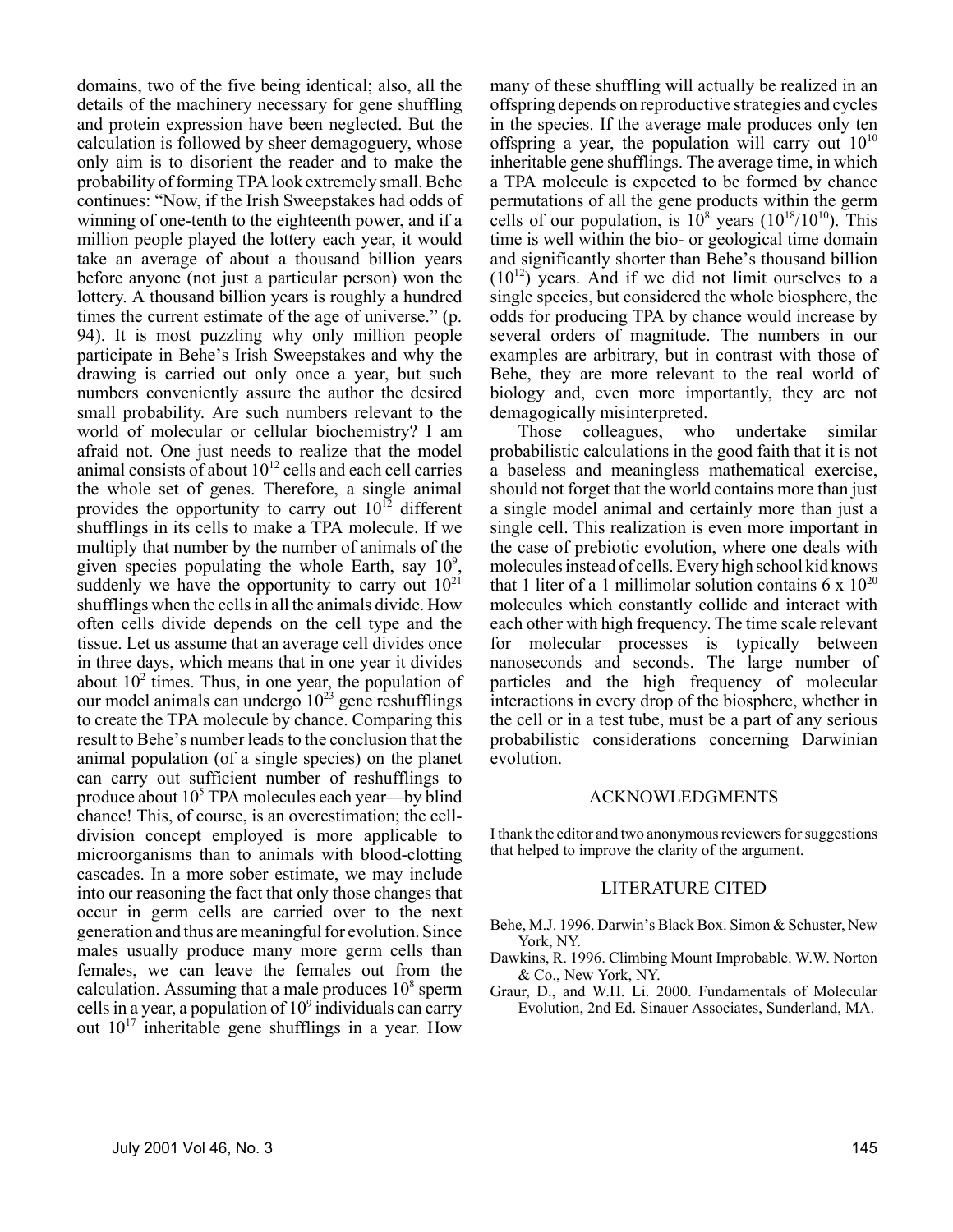### **President's Column**

#### **"Before Your Ship Can Come In You Must First Send It Out**"—Anonymous

There has been some debate about precisely when the new millennium started but I am reliably informed that we are now definitely in the 21st century and the new millennium has begun... As I think about the scientific achievements of the last century and how they changed the world as we know it, I find myself wondering what the new century will bring and how best to prepare our young people for the inevitable changes. The last century brought the splitting of the atom, flight to the moon, the discovery of the earth's templates, a biochemical description of previously unknown organisms, the eradication of diseases by antibiotics and vaccines, computers, radio and television, the mapping of the human genome and the creation of new life forms through genetic engineering. This was a truly remarkable legacy. Regretfully, it also brought the horror of scientific technology used in destructive ways: chemical dependency, bombs, gas warfare, germ warfare, and chemically induced famine to name but a few. So what will the new century bring and how do we prepare our young people for it?

I believe that we should impart to our young people three things: (1) the joy of discovery, (2) a sense of the awesomeness of nature, and (3) a belief in personal responsibility. As scientists, it is our privilege to share with our students opportunities for them to become involved in the search for new scientific knowledge and to share in the joy of science. There are new worlds to conquer and we can share our enthusiasm for discovery with our students. Our world is filled with marvelous flora and fauna whose incredible life cycles are always in evidence. It is replete with awesome monuments and incredible natural phenomena. A simple field trip could be the moment when a student stops saying "So what?" and starts saying "Wow!". The wow factor leads to a profound respect for the miracle of life and a sense of wonder at the awesome nature of the universe. This inevitably leads to the "what if?" questions. While we can not predict what the new century will bring in the way of scientific breakthroughs, it is obvious that there will be ethical decisions involving the acquisition, dissemination, and use of these scientific discoveries which must be faced by future generations. Preparing our students to make those

ethical decisions is essential and it begins with an open discussion of controversial scientific choices ("if?, if not?" questions). Since scientific choices can have sweeping effects on our planet and possibly beyond, we have both a need and a duty as scientists to imbue our students with a sense of personal responsibility for choices made. In this fashion when we pass the torch to the scientists of tomorrow, they will be ready for it.

But how do we prepare our students in this era of rising costs, shrinking budgets, and larger class sizes? One approach is to network with other scientists and science educators at the meetings of the Mississippi Academy of Sciences (MAS) and Mississippi Junior Academy of Sciences (MJAS). Here you will meet your colleagues and fashion new approaches to old problems. Please bring your students to these meetings. The Academy meetings are a perfect way for a young investigator to present his/her research findings to a friendly and supportive audience and to attend symposia on topics of scientific importance. Interactions with faculty and other students will open a young person's mind to possibilities hitherto un-imagined. The meetings are also a place for teachers to make contacts with other educators. Many a useful collaboration has begun at the MAS and MJAS meetings. Similarly, the vendor's displays often have useful information about products which are appropriate for the classroom and teaching laboratories. Research scientists serve as mentors for students and new teachers. Get involved with the Academy and volunteer to serve on a committee. Not only does this help out the Academy, it is a great way to network. It is here that you learn from your peers how to shape scientific policy, design new educational strategies, and develop new scientific solutions. For as we enter the new century and new millennium the world is our bubble and Mississippi is our state. What we make of it determines the legacy that we will leave to our young people. How we accomplish our aims (scientific and other) defines who we are and serves as a beacon to others. But clearly, *before our ship can come in we must first send it out.* A very special thanks to Dr. Bill Lushbaugh and all the other volunteers who have helped make the Academy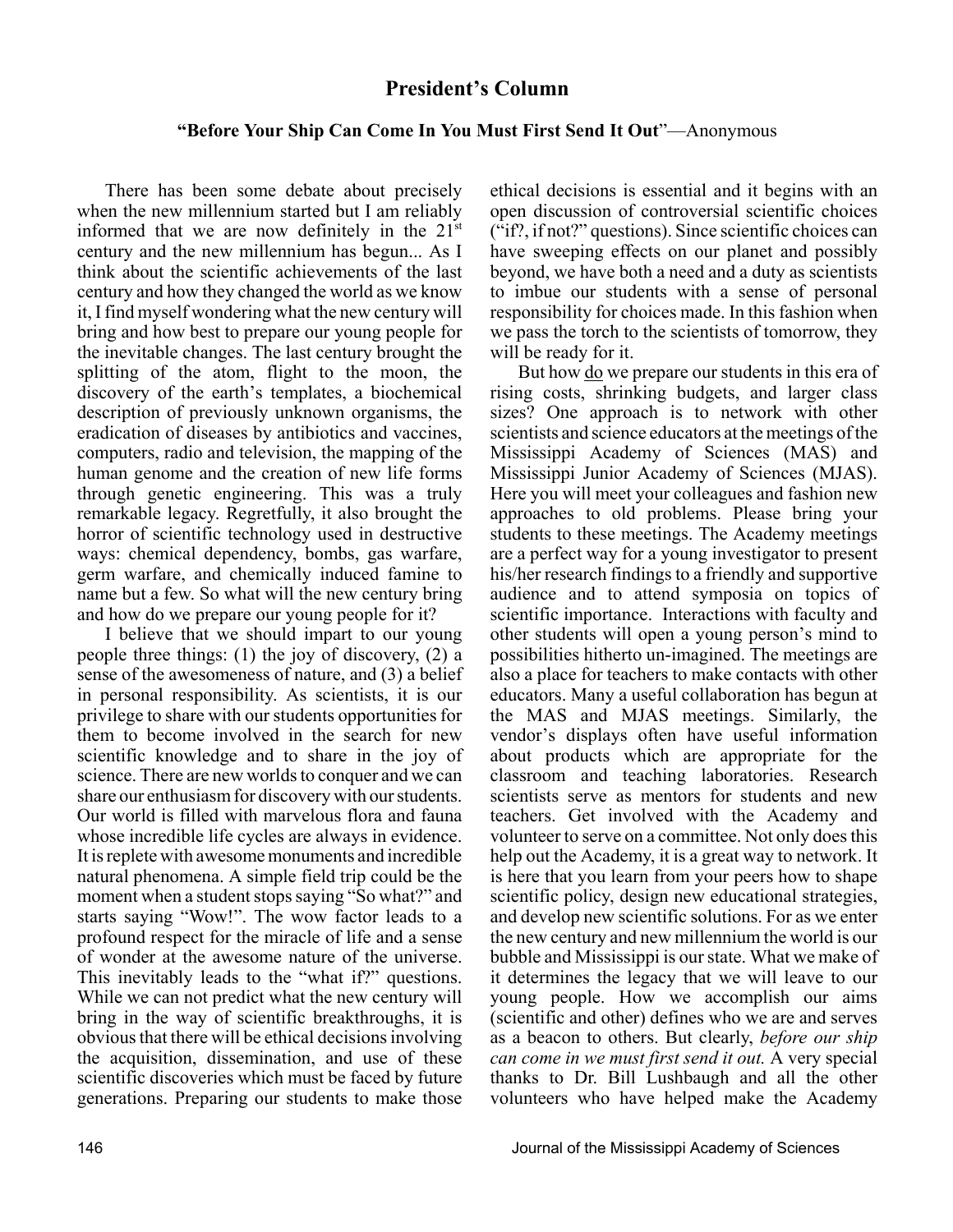#### **Executive Officer's Column**

The fortunes of the Mississippi Academy of Sciences are clearly and closely tied to the activities of the colleges and universities in our state. While many MAS members work for state or federal government agencies, the large majority are college students and faculty members. It's no secret that Mississippi is struggling with financial problems due to the downturn in the economy. In turn this may have an adverse effect on the Academy since there will be less money available for traveling. On the other hand, financial cycles are nothing new to any of us. My Department's budget has been cut more than once in the recent past. In each case, at the next Annual Meeting, we had only a slight reduction in presentations and attendance. Apparently, when money is tight, many of us look to present our data in closer (read that as less expensive) venues. I would encourage our members to consider this again for the 2002 meeting in Biloxi.

Some years ago we asked for members to volunteer to help with aspects of the Academy. We had a reasonable response and that helped to bring some fresh ideas into the workings of our group. It's probably time again to request volunteers to help revitalize some of our viewpoints. If you would like to help with any detail of the MAS please contact me or one of the elected officers. We would love to have the benefit of new people serving on our committees. I have been reminding people that our seventy-fifth anniversary is approaching. If you have special ideas as to what the Academy can do then, please let us know.

This issue of our Journal has an article about the Journal itself. We are justifiably proud of the history of our Journal and its current configuration. As the article points out, we were one of the first Academy journals to have an online presence. The Journal is only a reflection of our membership. Again, in the spirit of volunteerism necessary for the MAS, if you have an article that you think might be interesting to our membership or beyond, please send it to our enthusiastic editor, Ken Curry. Ken does a superb job of husbanding our Journal, but he is always looking for more articles and cover pictures.—John Boyle

#### **American Junior Academy of Sciences**

What an exciting conference in San Francisco! AJAS delegates were astounded to be on the site when the actual scientific data from the Human Genome Project was published in Science. Our delegates were awed by Dr. Francis Collins' AAAS presentation. His meeting afterward in the student lounge for almost three hours will mark the turning point for science for numerous AJAS delegates.

For the first time, abstracts were submitted online. Although this process made filing easier, a number of student delegates thought that they were registering for the convention at the same time. Fortunately, Dr. Nelson (NAAS treasurer and housing director) was able to get these students housing. AJAS had 122 abstracts submitted electronically, with one abstract filed late. One hundred fourteen delegates representing 26 academies and 27 states presented their research work at this meeting. All abstracts will be published both electronically and in hard copy form in The 2001 NAAS Handbook, Proceedings and Directory.

The National AJAS Program Committee did a great job this year. This committee includes David Weaner (OH), Elemer Brenath (CO/WY), Don Cottingham (VA), Kathleen Donovan (OK), Barbara Gadegbeku (NJ), Edward Haynie (MO), Duane Nichols (CA), Tom Reeves (SC), Peg Tilgner (IA), and Ed Brogie (NE). The AJAS oral session moderators were Judith Williams (NE), Elemer Bernath (CO/WY), Barbara Gadegbeku (NJ), Tom Reeves (SC), Ed Brogie (NE), David Weaner (OH), Peg Tilgner (IA ), Ginger Foley (SC ), Lynn Brandvold (NM), Susan Booth (VA) and Susan Steward (VA). The bus coordinator was Kathleen Donovan (OK) with assistants Judith Williams (NE), Peg Tilgner (IA) and Peter Langley (OR). (This is Oregon's first year at AJAS!). A very special thanks goes out to the various AJAS committees for their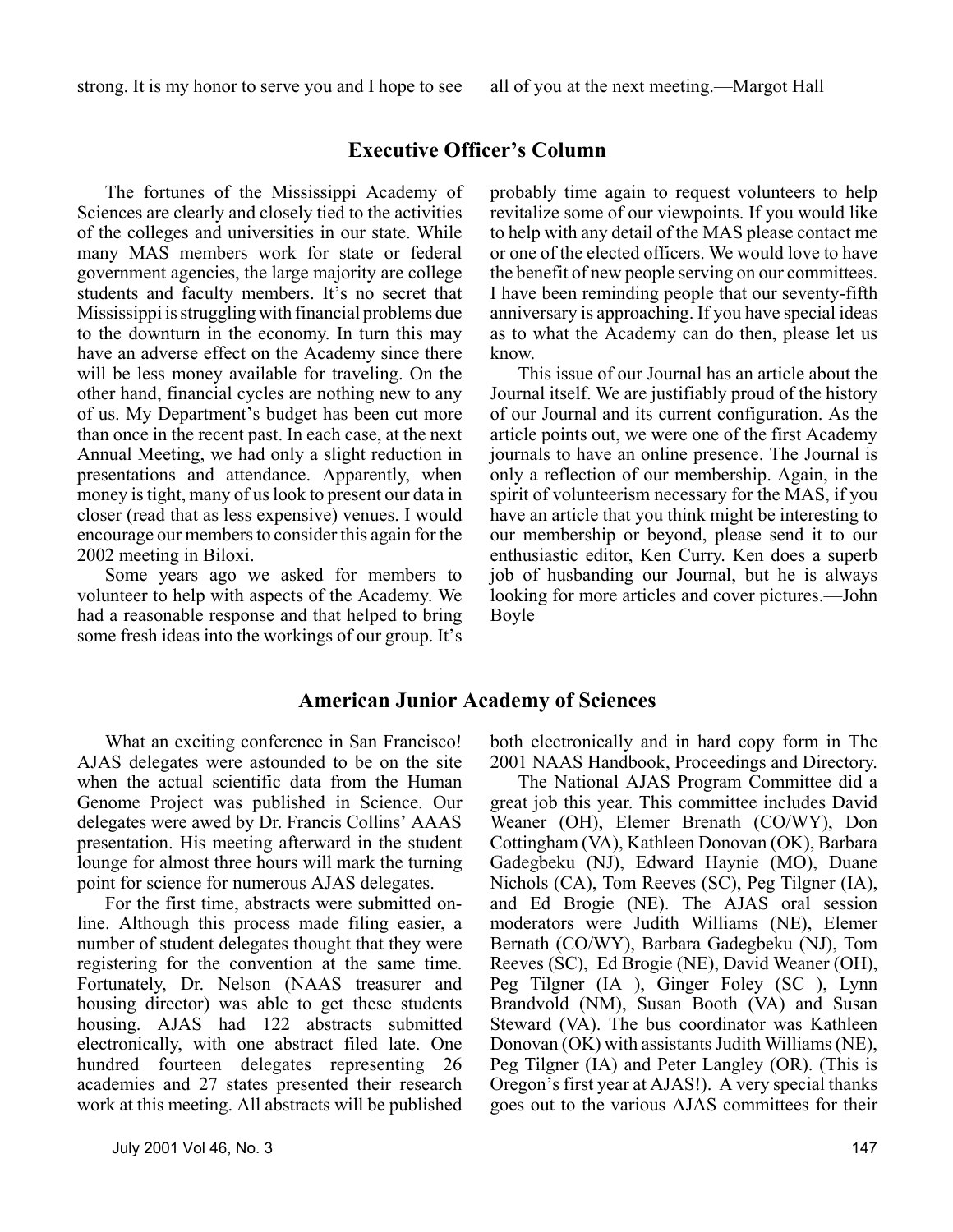help this year. Dean Decker does not plan to be back next year, as he is retiring. Charles Lytle (NC) and David Weaner (OH) will assist next year with photography and putting together the AJAS Official Scrapbook.

It is a great time to encourage students in each state to raise their funds for travel to AJAS/NAAS/AAAS conference in Boston. There are sample letters available that the state directors can send to the eligible student delegates.

Mississippi's student delegation was increased from one to four in this manner. If you are interested in obtaining copies of these sample letters, please contact me by e-mail (joan.messer@jcjc.cc.ms.us).

Finally, AJAS extends its thanks to its sponsors: California Academy of Sciences, San Francisco State University, Forestry Suppliers, Inc., Lutron Electronics, Inc., & Pennsylvania Academy of Sciences.—Joan Messer

#### **Divisional Report Psychology and Behavioral Neuroscience**  Mississippi Academy of Sciences Annual Meeting February 2001

The Division of Psychology and Behavioral Neuroscience experienced a significant increase in participation at the annual meeting this year. More than a hundred requests for papers were distributed to psychologists and psychology graduate and undergraduate programs all over the state by the Division Chair, Pamela Banks. Fifteen research papers were presented in either slide presentations or poster presentations. The presentations scheduled for the morning session were well attended with standing room only in our meeting room. It was especially exciting to see the significant number of college students in attendance. For the first time in perhaps several years, two monetary awards were presented to students for outstanding research projects. The judges were professors from Jackson State University, University of Mississippi and Alcorn State University. In the category of Oral Paper Presentations, Jerome Burt, a doctoral student in Clinical Psychology at the University of Southern Mississippi, was given the "Outstanding Student Research Presentation Award." Mr. Burt presented a paper entitled, "Race receptivity and compromise." His research is supervised by Dr. Billy Barrios, University of Mississippi. In the category of Poster Presentations, Richisa Johnson, a senior psychology

major at Jackson State University, was presented with the "Outstanding Student Poster Presentation Award." Her research topic was "Helpful and unhelpful comments to bereaved and non-bereaved individuals." Ms. Johnson is mentored by Dr. Pamela Banks, Jackson State University.

At the Divisional Business Meeting, it was decided that the Division of Psychology and Behavioral Neuroscience would combine with the Division of Social Science in order to enhance both divisions. The newly agreed upon name for the Division is the Division of Psychology and Social Sciences. Dr. Pamela Banks was selected to remain Chair of this division. Co-Chairs for the division will be Dr. Ann Marie Kinnell, University of Southern Mississippi and Dr. Billy Barrios, University of Mississippi. This year's divisional activities were regarded as very successful because of the participation of six of the state's institutions of higher learning. Faculty members and students from Alcorn State University, Delta State University, Jackson State University, University of Southern Mississippi, University of Mississippi and Tougaloo College participated in this year's annual session for the Division of Psychology and Behavioral Neuroscience.—Pamela Banks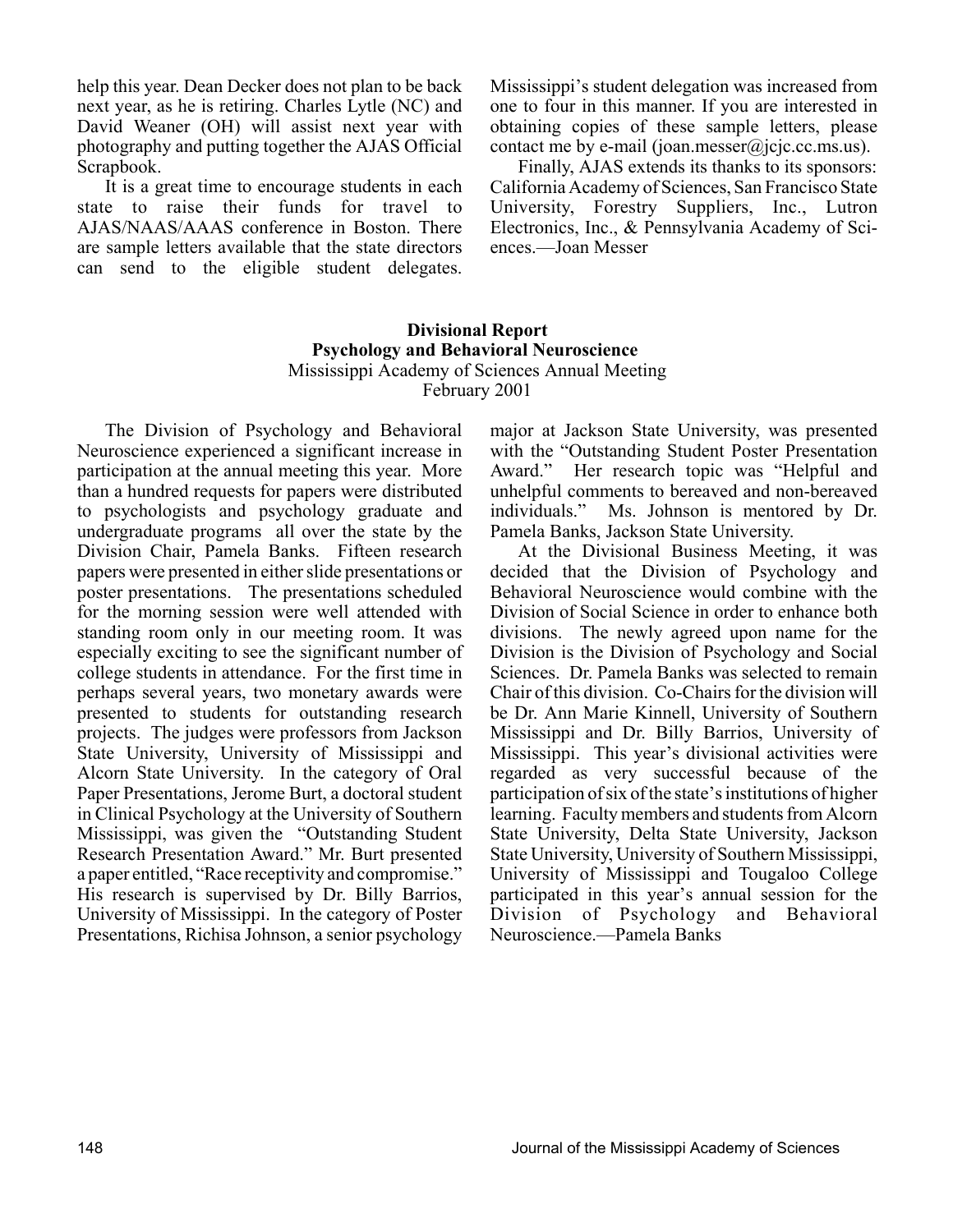### **MISSISSIPPI ACADEMY OF SCIENCES ABSTRACT FORM/MEMBERSHIP FORM**

#### **ABSTRACT INFORMATION**

| Abstract title_                                                                                                                                                                                                                                                                                                                                                                                                                                                            |
|----------------------------------------------------------------------------------------------------------------------------------------------------------------------------------------------------------------------------------------------------------------------------------------------------------------------------------------------------------------------------------------------------------------------------------------------------------------------------|
| (Presenter must be a current (i.e., 2002 membership dues must be paid) student member, regular member, or life member of the MAS)                                                                                                                                                                                                                                                                                                                                          |
|                                                                                                                                                                                                                                                                                                                                                                                                                                                                            |
| Check the division in which you are presenting<br>- Agriculture and Plant Science - Health Sciences<br>- Physics and Engineering<br>Cellular, Molecular and Dev. _ History and Philosophy of Science<br><b>Executive</b> Psychology and Social Sciences<br>- Math., Computer Sci. and Statistics<br>_ Science Education<br><b>Biology</b><br>- Chemistry and Chemical Engineering - Marine and Atmospheric Sciences<br>- Zoology and Entomology<br>- Geology and Geography |
| Type of presentation<br>Poster presentation __ Workshop<br>__ Lecture presentation __ Invited symposium<br>If the presenting author for this paper is also presenting in another division, please list the other division:<br>Audio-visual equipment needs<br>$\frac{1}{2}$ 2" x 2" slide projector<br>_ Overhead projector<br>Other audio-visual equipment including computers and computer projection equipment must be provided by the speaker.                         |
| <b>MEMBERSHIP INFORMATION</b>                                                                                                                                                                                                                                                                                                                                                                                                                                              |
| New <sub>—</sub> Renewal <sub>—</sub>                                                                                                                                                                                                                                                                                                                                                                                                                                      |
| Mr. Ms. Dr.                                                                                                                                                                                                                                                                                                                                                                                                                                                                |
|                                                                                                                                                                                                                                                                                                                                                                                                                                                                            |
|                                                                                                                                                                                                                                                                                                                                                                                                                                                                            |
| School or Firm.<br><u> 1989 - Johann Barn, amerikan bernama di sebagai bernama dan bernama di sebagai bernama dalam bernama dalam b</u>                                                                                                                                                                                                                                                                                                                                    |
|                                                                                                                                                                                                                                                                                                                                                                                                                                                                            |
| PLEASE INDICATE DIVISION WITH WHICH YOU WISH TO BE AFFILIATED __________________                                                                                                                                                                                                                                                                                                                                                                                           |
| Regular member \$25 Student member \$5 Life member \$250<br>Educational \$150 Corporate Patron \$1000 Corporate Donor \$5                                                                                                                                                                                                                                                                                                                                                  |
| Corporate Patron \$1000 Corporate Donor \$500                                                                                                                                                                                                                                                                                                                                                                                                                              |
| <b>CHECKLIST</b>                                                                                                                                                                                                                                                                                                                                                                                                                                                           |
| The following MUST be DONE:                                                                                                                                                                                                                                                                                                                                                                                                                                                |
| 1. Enclose copy of abstract (even if abstract has been submitted electronically)                                                                                                                                                                                                                                                                                                                                                                                           |
| 2. Complete and enclose abstract form /membership form(this form)                                                                                                                                                                                                                                                                                                                                                                                                          |
| - 3. Enclose the following payments (make check payable to Mississippi Academy of Sciences):                                                                                                                                                                                                                                                                                                                                                                               |
| - \$25 per abstract                                                                                                                                                                                                                                                                                                                                                                                                                                                        |
| \$25 regular membership fee OR \$5 student membership fee (2002 membership must be paid for abstract to be accepted)                                                                                                                                                                                                                                                                                                                                                       |
| In addition you MAY preregister at this time:                                                                                                                                                                                                                                                                                                                                                                                                                              |
| - Enclose the following payments:                                                                                                                                                                                                                                                                                                                                                                                                                                          |
| \$20 regular member (after 15 Jan.) \$12 regular member (Preregistration before Jan. 15, 2002)<br>\$10 student member (after 15 Jan.) \$5 student member (Preregistration before Jan. 15, 2002)                                                                                                                                                                                                                                                                            |
|                                                                                                                                                                                                                                                                                                                                                                                                                                                                            |
| \$40 nonmember (Preregistration before Jan. 15, 2002)<br>- \$50 nonmember (after 15 Jan.)                                                                                                                                                                                                                                                                                                                                                                                  |

NOTE: Late abstracts will be accepted with a \$10 late fee and only if there is room in the appropriate division. They will be published in the April issue of the MAS JOURNAL.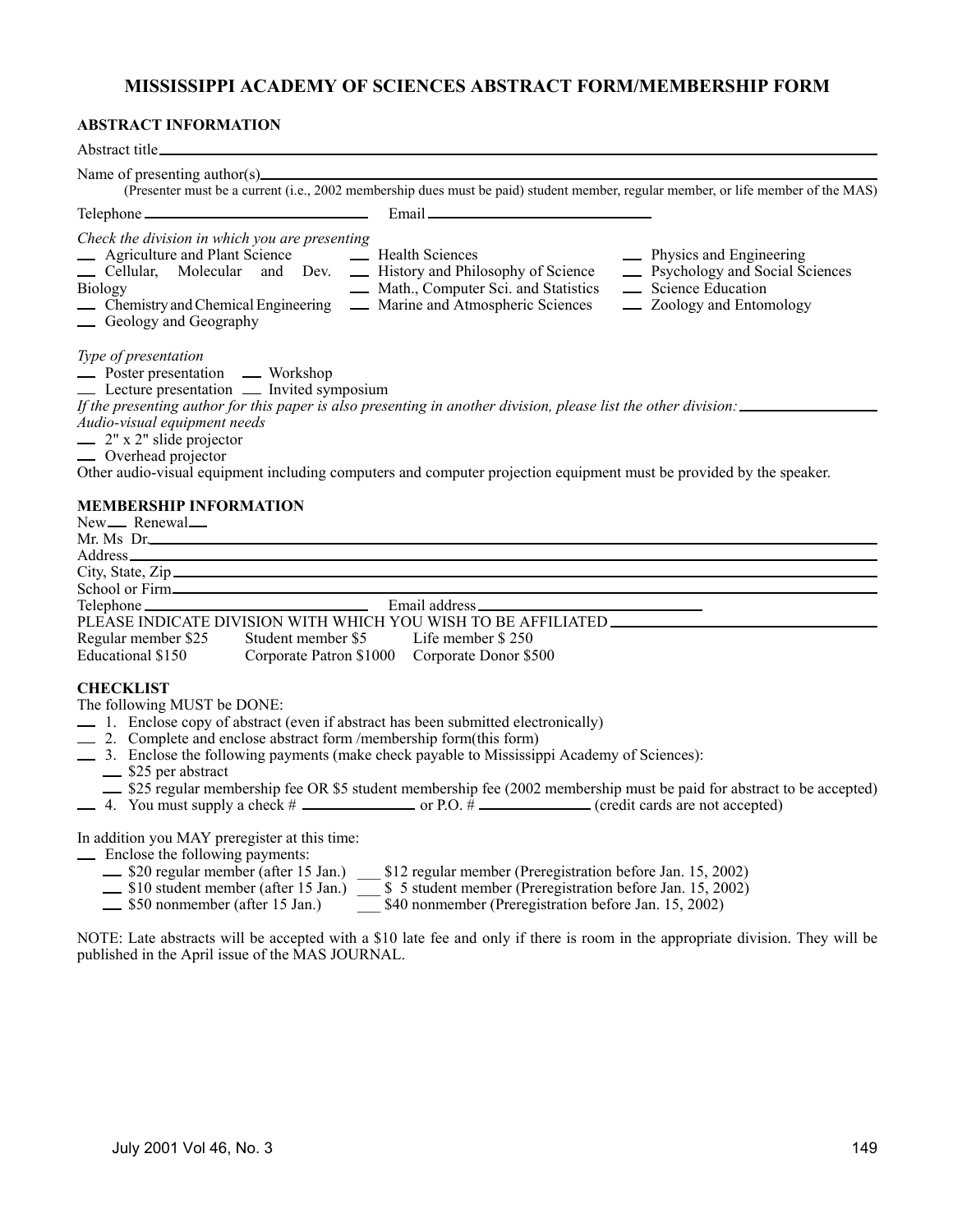#### MISSISSIPPI ACADEMY OF SCIENCES—ABSTRACT INSTRUCTIONS PLEASE READ ALL INSTRUCTIONS BEFORE YOU SUBMIT YOUR ABSTRACT

- < Your paper may be presented orally or as a poster. Oral presentations are generally 15 minutes although some divisions allow more time. The speaker should limit a 15 minute presentation to 10–12 minutes to allow time for discussion; longer presentations should be limited accordingly. Instructions for poster presentations are given on the reverse side of this sheet.
- < Enclose a personal check, money order, institutional check, or purchase order for \$25 publication charge for each abstract to be published, payable to the Mississippi Academy of Sciences. The publication charge will be refunded if the abstract is not accepted.
- < The presenting author must be a member of the Academy at the time the paper/poster is presented. Payment for membership of the presenting author must accompany the abstract.
- < Attendance and participation at all sessions requires payment of registration.
- < Note that three separate fees are associated with submitting and presenting a paper at the annual meeting of the Mississippi Academy of Sciences. (1) An abstract fee is assessed to defray the cost of publishing abstracts and (2) a membership fee is assessed to defray the costs of running the Academy. (3) Preregistration payment (\$12 regular; \$5 student) may accompany the abstract, or you may elect to pay this fee before January  $15<sup>th</sup>$ , or pay full registration fees at the meeting.
- < Abstracts may be submitted by e-mail or entered directly through the MAS website. The URL is http://www.msacad.org. This abstract submission form and the appropriate fees should be sent by US mail even if the abstract has been submitted electronically.
- < Abstracts may be submitted as a WordPerfect, Word, ASCII, ANSI, or .RTF file on a PC readable diskette. *Formatting should be minimal*. This abstract submission form and the appropriate fees should be sent by US mail even if a diskette is used for the abstract.
- < Abstracts may be submitted typed or printed on clean white paper. Abstracts received in this form will be scanned into a computer. Leave ample margins and use a sanserif type font to help minimize errors in scanning.
- < Submit your abstract and appropriate fees to the Abstracts' Editor, John Boyle, TO BE RECEIVED NO LATER THAN NOVEMBER 1, 2001.
- < Late abstracts will be accepted with a \$10 late fee and only if there is room in the appropriate division. They will be published in the April issue of the MAS journal.

Dr. John Boyle Mississippi State University Dept. of Biochemistry P.O. Drawer 9650 Mississippi State, MS 39762

### FORMAT FOR ABSTRACT

- < Your abstract should be informative, containing: (a) a sentence statement of the study's specific objectives, unless this is given in the title; (b) brief statement of methods, if pertinent; (c) summary of the results obtained; (d) statement of the conclusions. It is not satisfactory to state, "The results will be discussed."
- < Your abstract, including a concise, descriptive title, author(s), location where work was done, text and acknowledgment, may not exceed 250 words. *Excessively long abstracts will be truncated.*
- < The title should be all capital letters. Use significant words descriptive of subject content.
- < Authors' names start a new line.
- < The institution where your research was done should include city, state, and zip code. Do not include institutional subdivisions such as department.
- < The abstract should be one paragraph, single spaced, starting with a 3-space indentation.